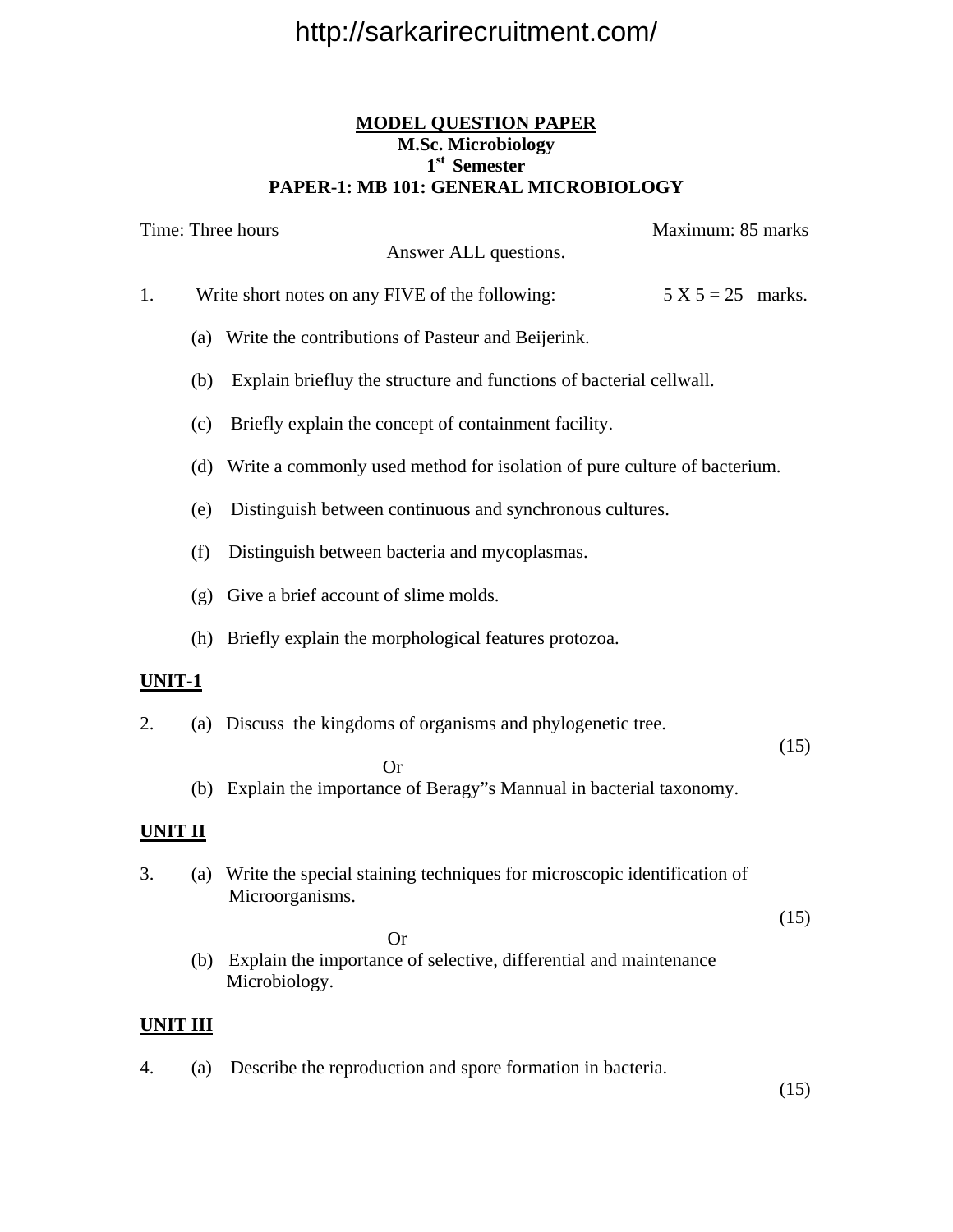Or

(b) Explain the biochemical methods for measurement of microbial growth.

 $(15)$ 

#### **UNIT IV**

5. (a) Discuss the economic importance of fungi with examples.

Or

(b) Write on outline classification of algae by Fritsch.

#### *General Guidelines:*

- 1.  $Q_1$  consists 2 short note questions should be given from each unit. 4 units  $X = 28$ short note questions carries each question 5 marks.  $5 \text{ X } 5 = 25$  marks.
- 2.  $Q_2$  to  $Q_5$ , all are **essay type questions only.** No short type and long type answers. 2 essay type questions from each unit with internal choice.  $Q_2$ ,  $Q_3$ ,  $Q_4$  and  $Q_5$  covers the syllabi from units 1, 2, 3 and 4 respectively i.e. both the essay questions in  $Q_2$ must be given from **unit-1**. Similarly  $Q_3$  from **unit 2**,  $Q_4$  from **unit 3** and  $Q_5$  from **unit 4** respectively. Each essay question carries 15 marks ( $Q_2$  to  $Q_5$ )  $\Rightarrow$  4 questions  $x 15$  **marks** = 60 marks. Totally  $25 + 60 = 85$  marks.
- 3. **Examiners should strictly adhere to these instructions**. Abbreviations:  $Q_1$  = Question-1:  $Q_2$  = Question-2:  $Q_3$  = Question-3:  $Q_4$  = Question-4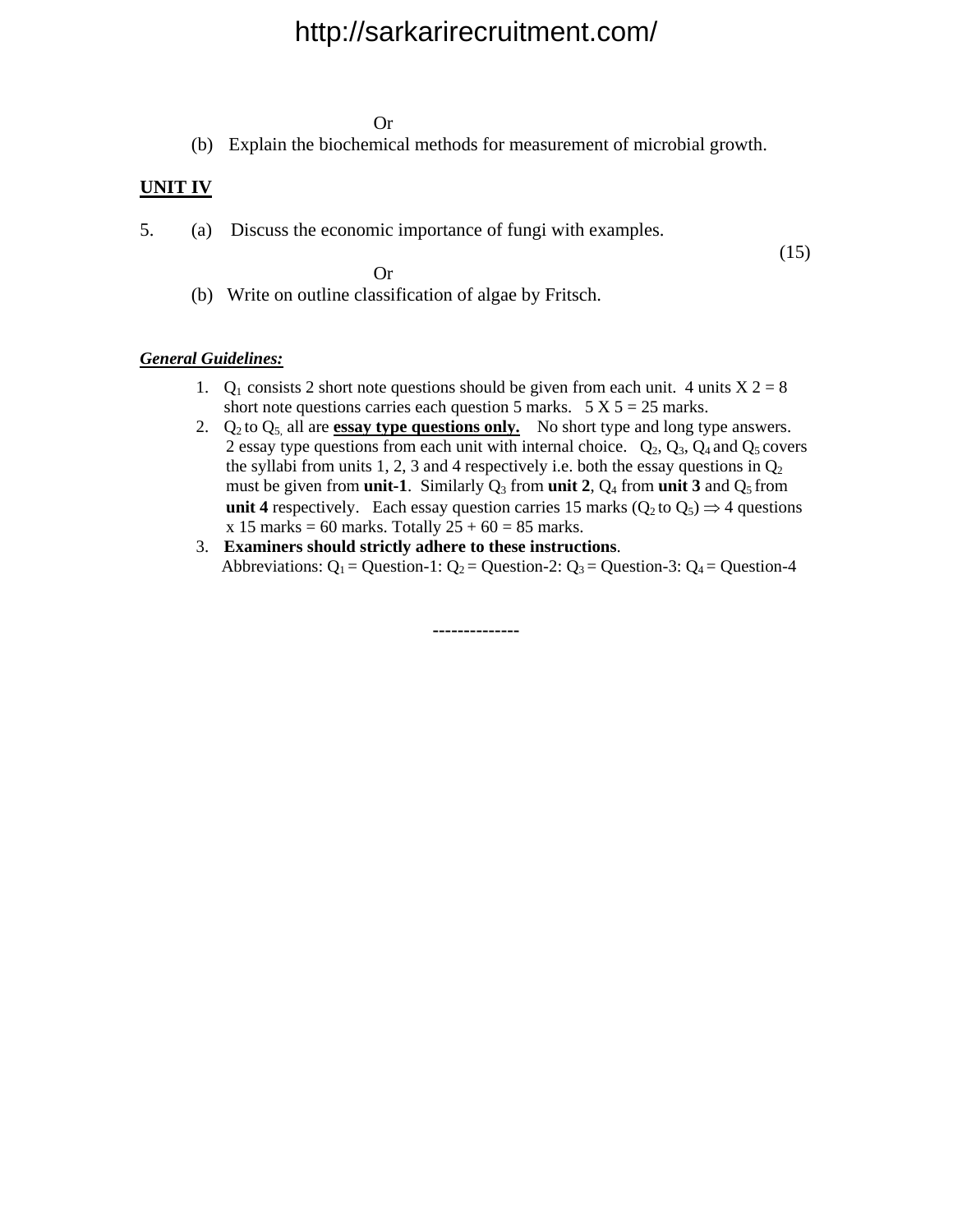#### **MODEL QUESTION PAPER M.Sc. Microbiology 1st Semester PAPER-2: MB 102: VIROLOGY**

|                 | Time: Three hours |     |                                                                         | Maximum :85 marks |
|-----------------|-------------------|-----|-------------------------------------------------------------------------|-------------------|
|                 |                   |     | Answer ALL Questions.                                                   |                   |
| $\mathbf{1}$    |                   |     | Write short notes on any FIVE of the following: $5 X 5 = 25$ marks.     |                   |
|                 |                   | (a) | Baculoviridae                                                           |                   |
|                 |                   | (b) | Geminiviridae                                                           |                   |
|                 |                   | (c) | Host range of viruses                                                   |                   |
|                 |                   | (d) | Virion associated enzymes                                               |                   |
|                 |                   | (e) | Molecular associated enzymes                                            |                   |
|                 |                   | (f) | Interference                                                            |                   |
|                 |                   | (g) | Viral Zoonosis                                                          |                   |
|                 |                   | (h) | Viral disease surveillance.                                             |                   |
| UNIT-I          |                   |     |                                                                         |                   |
| 2               | (a)               |     | Classify the RNA viruses of animals with examples.                      |                   |
|                 |                   |     |                                                                         | (15)              |
|                 |                   |     | <b>Or</b>                                                               |                   |
|                 | (b)               |     | Write the characteristics of sub-viral agents of plants.                |                   |
| <u>UNIT-II</u>  |                   |     |                                                                         |                   |
| 3.              | (a)               |     | How do you assay the animal viruses?                                    |                   |
|                 |                   |     |                                                                         | (15)              |
|                 |                   |     | <b>Or</b>                                                               |                   |
|                 | (b)               |     | Discuse the physical properties of viruses                              |                   |
| <u>UNIT-III</u> |                   |     |                                                                         |                   |
| 4.              | (a)               |     | Explain the immunological responses of Animal host to virus infections. |                   |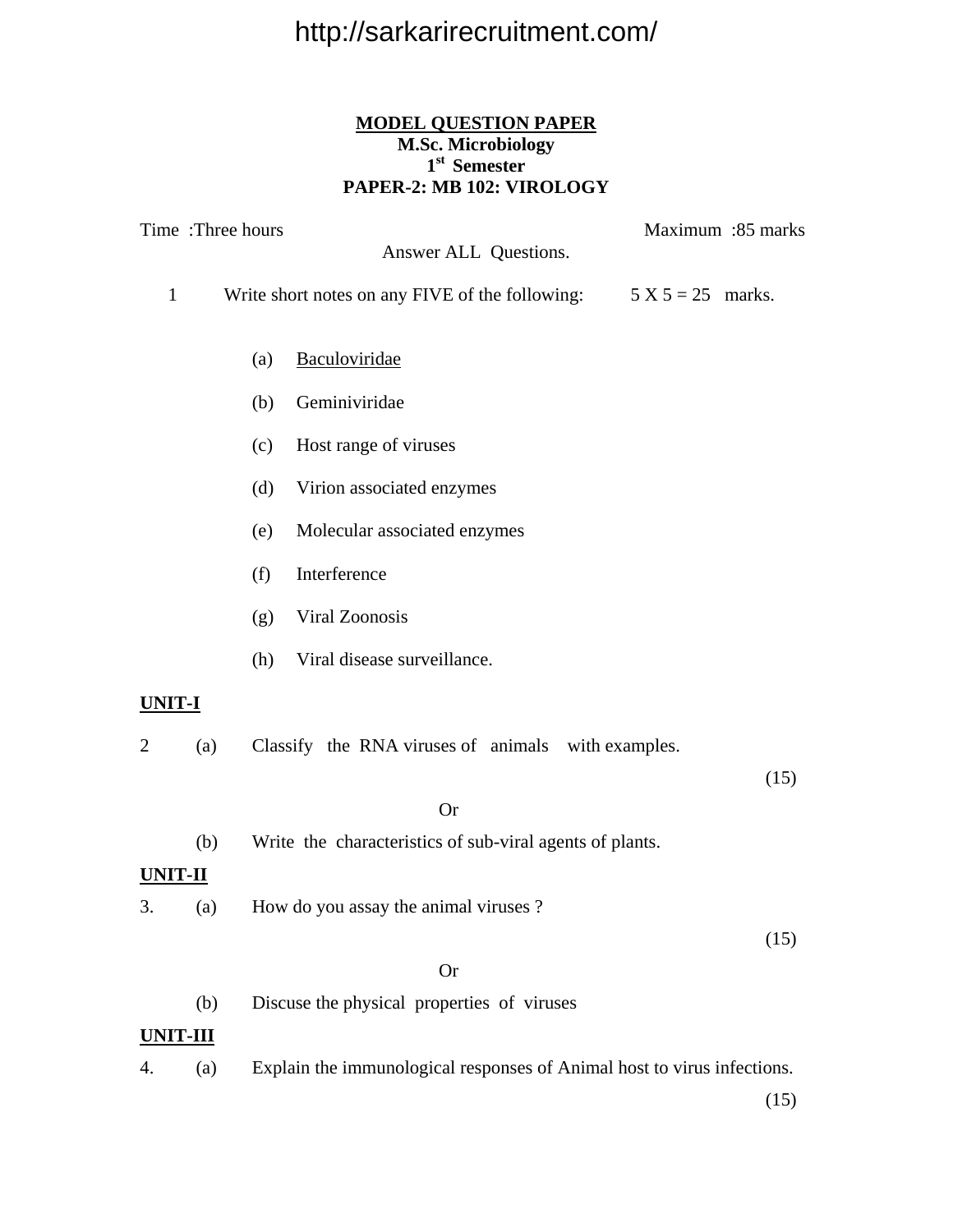#### Or

(b) Discuss the genome diversity in DNBViruses.

#### **UNIT-IV**

5. (a) How does viruses gain entry into animal Hosts?

(15)

#### Or

 (b) Explain the influence of biological and Physical factors on the survival and spread of viruses.

#### *General Guidelines:*

- 1.  $Q_1$  consists 2 short note questions should be given from each unit. 4 units  $X = 28$ short note questions carries each question 5 marks.  $5 \text{ X } 5 = 25$  marks.
- 2.  $Q_2$  to  $Q_5$  all are **essay type questions only.** No short type and long type answers. 2 essay type questions from each unit with internal choice.  $Q_2$ ,  $Q_3$ ,  $Q_4$  and  $Q_5$  covers the syllabi from units 1, 2, 3 and 4 respectively i.e. both the essay questions in  $Q_2$ must be given from **unit-1**. Similarly  $Q_3$  from **unit 2**,  $Q_4$  from **unit 3** and  $Q_5$  from **unit 4** respectively. Each essay question carries 15 marks ( $Q_2$  to  $Q_5$ )  $\Rightarrow$  4 questions **x** 15 marks = 60 marks. Totally  $25 + 60 = 85$  marks.
- 3. **Examiners should strictly adhere to these instructions**. Abbreviations:  $Q_1$  = Question-1:  $Q_2$  = Question-2:  $Q_3$  = Question-3:  $Q_4$  = Question-4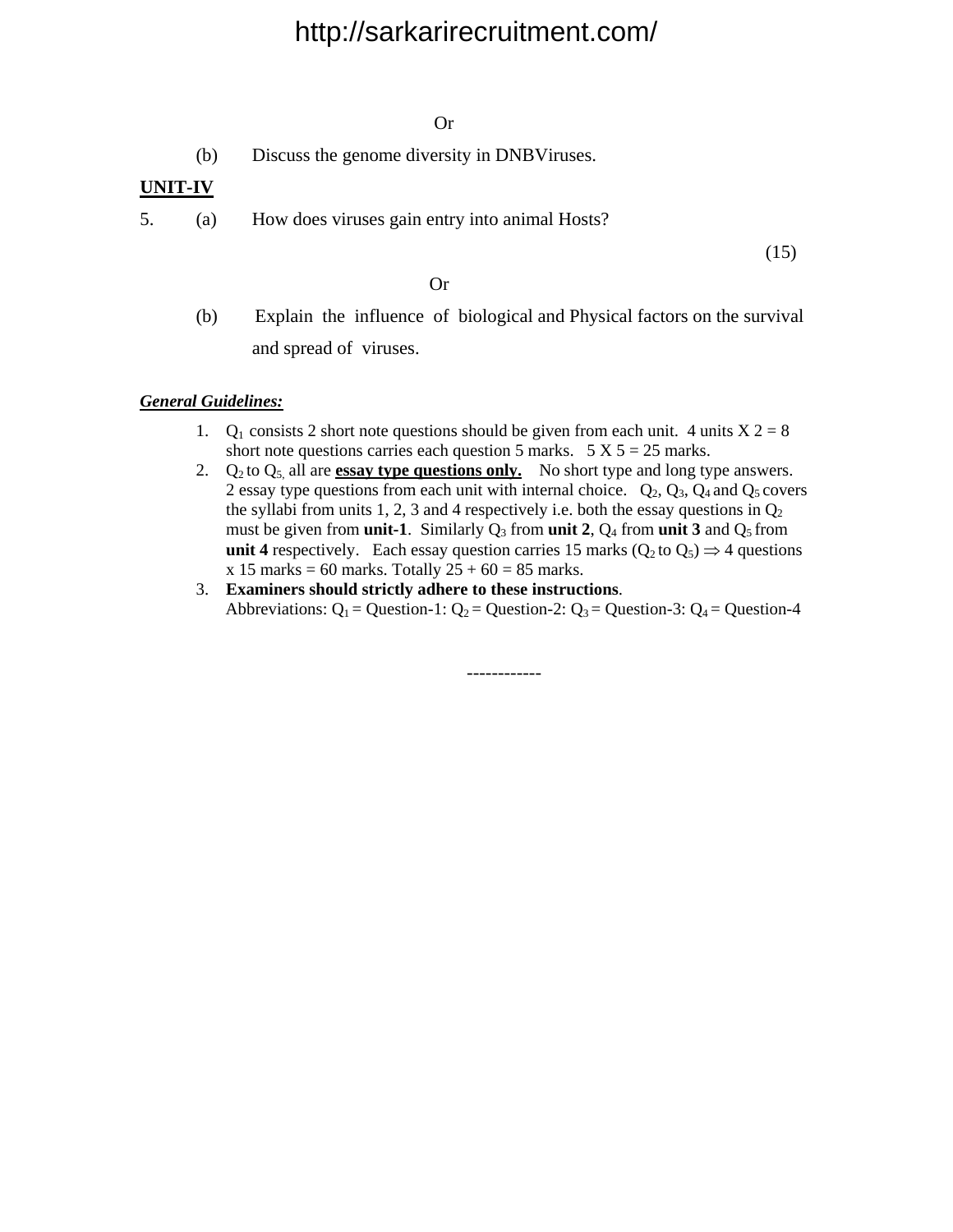#### **MODEL QUESTION PAPER M.Sc. Microbiology 1st Semester PAPER-3: MB 103: BIOMOLECULES**

| Time: Three hours |     |     | Maximum: 85 marks                                                                     |                     |
|-------------------|-----|-----|---------------------------------------------------------------------------------------|---------------------|
|                   |     |     | Answer ALL Questions.                                                                 |                     |
| $\mathbf 1$       |     |     | Write short notes on any FIVE of the following:                                       | $5 X 5 = 25$ marks. |
|                   |     | (a) | Mutarotation                                                                          |                     |
|                   |     | (b) | Lipoproteins                                                                          |                     |
|                   |     |     |                                                                                       |                     |
|                   |     | (c) | Ninhydrin reaction of amino acids                                                     |                     |
|                   |     | (d) | Ramachandran's plot                                                                   |                     |
|                   |     | (e) | Z-DNA                                                                                 |                     |
|                   |     | (f) | Cytochromes                                                                           |                     |
|                   |     | (g) | Chemical structure and organization of membranes                                      |                     |
|                   |     | (h) | Oxidative phosphorylation.                                                            |                     |
| <u>UNIT-I</u>     |     |     |                                                                                       |                     |
| 2.                | (a) |     | Write the importance chemical reactions of Monosaccharides.                           |                     |
|                   |     |     |                                                                                       | (15)                |
|                   | (b) |     | <b>Or</b><br>What are phosphor lipids? Write their Chemical structures and functions. |                     |
| UNIT-II           |     |     |                                                                                       |                     |
| 3.                | (a) |     | Describe the secondary, tertiary and Quaternary structures of proteins.               | (15)                |
|                   |     |     | <b>Or</b>                                                                             |                     |
|                   | (b) |     | Describe the different methods of sequencing of proteins.                             |                     |

#### **UNIT-III**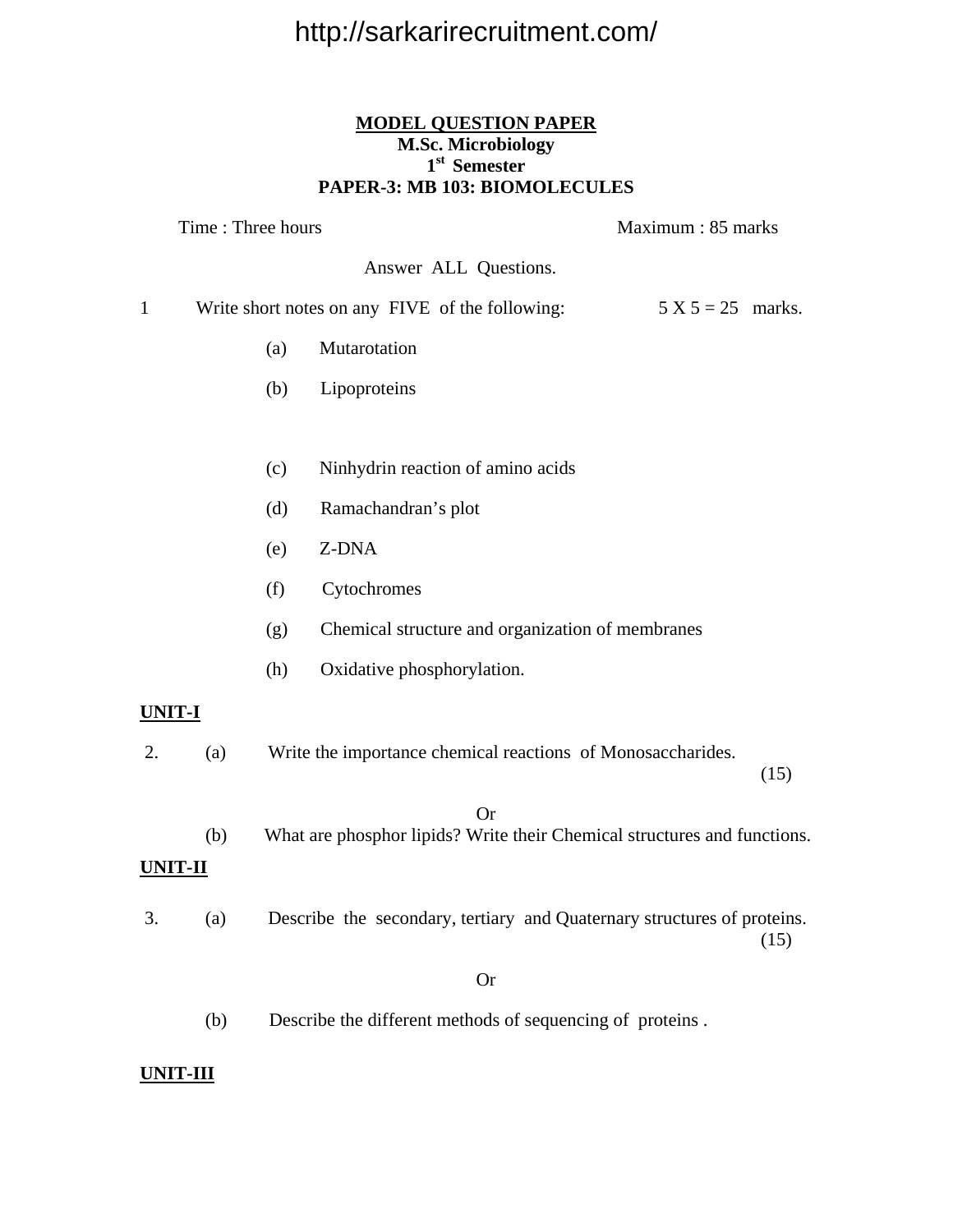4. (a) Describe the structure and functions of different types of RNAs.

(15)

Or

 (b) Write the chemical structure, dietary sources, biochemical function and deficiency diseases of riboflavin and niacin.

#### **UNIT-IV**

5. (a) Describe the bacterial photosynthesis and the photosynthesis electron

transport system.

(15)

#### Or

(b) Describe the role of trace elements in Microbial enzymes.

#### *General Guidelines:*

- 1.  $Q_1$  consists 2 short note questions should be given from each unit. 4 units  $X = 28$ short note questions carries each question 5 marks.  $5 X 5 = 25$  marks.
- 2.  $Q_2$  to  $Q_5$ , all are **essay type questions only.** No short type and long type answers. 2 essay type questions from each unit with internal choice.  $Q_2$ ,  $Q_3$ ,  $Q_4$  and  $Q_5$  covers the syllabi from units 1, 2, 3 and 4 respectively i.e. both the essay questions in  $Q_2$ must be given from **unit-1**. Similarly  $Q_3$  from **unit 2**,  $Q_4$  from **unit 3** and  $Q_5$  from **unit 4** respectively. Each essay question carries 15 marks ( $Q_2$  to  $Q_5$ )  $\Rightarrow$  4 questions  $x 15$  marks = 60 marks. Totally  $25 + 60 = 85$  marks.
- 3. **Examiners should strictly adhere to these instructions**. Abbreviations:  $Q_1$  = Question-1:  $Q_2$  = Question-2:  $Q_3$  = Question-3:  $Q_4$  = Question-4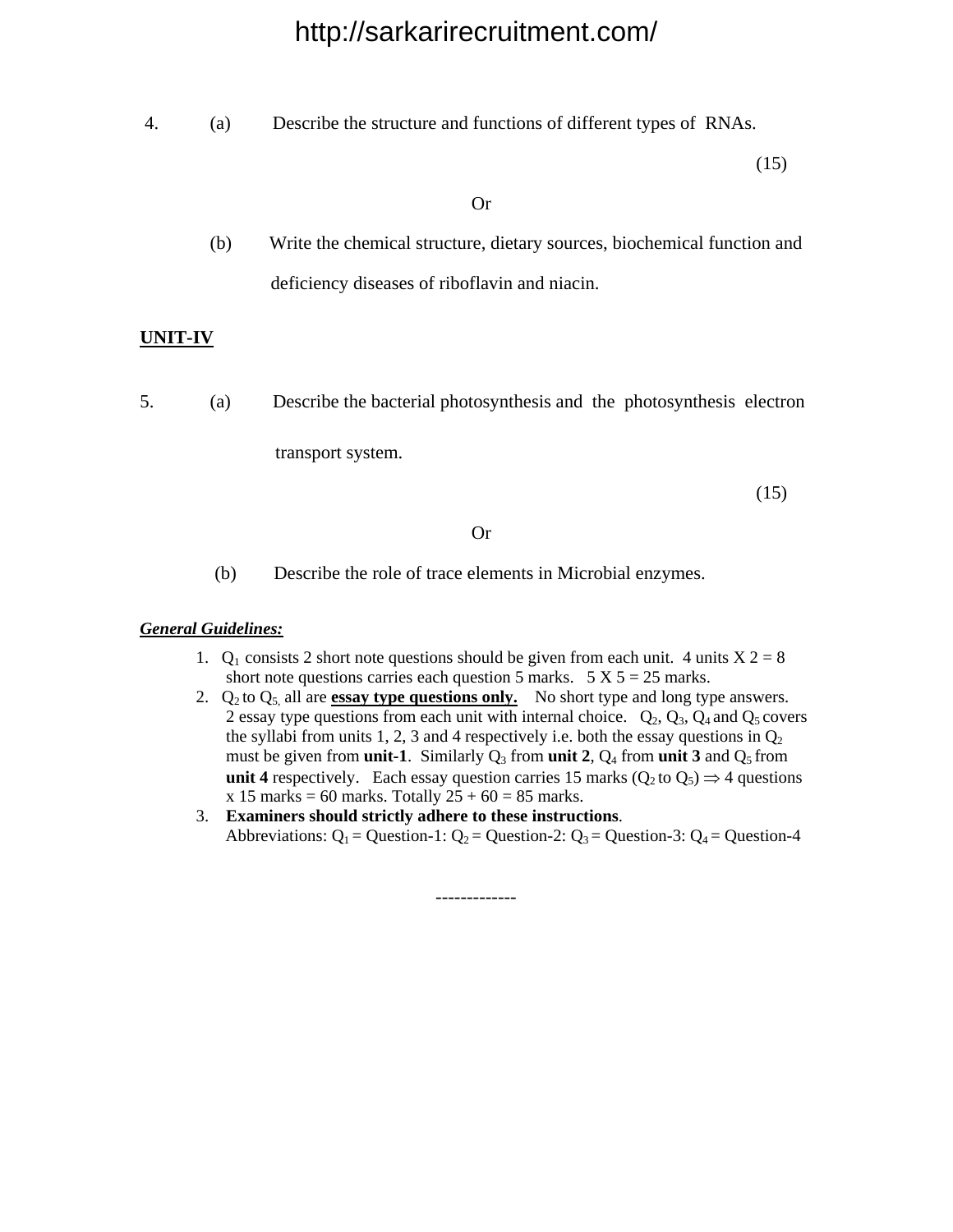#### **MODEL QUESTION PAPER M.Sc. Microbiology 1st Semester PAPER-4: MB 104: ANALYTICAL TECHNIQUES**

Time : Three hours and the set of the matter of the Maximum : 85 marks

- 1. Write short notes on any FIVE of the following:  $5 X 5 = 25$  marks. (a) Fluorescent microscopy
	- (b) Negative staining technique
	- (c) TLC
	- (d) 2- electrophoresis
	- (e) Principles of colorimetry
	- (f) Optical rotatary dispersion.
	- (g) Units of radioactivity and isotopes
	- (h) RIA.

#### **UNIT-I**

- 2 (a) Write the principles of different types of Electron microscopy and their applications.
- (15)
- Or (b) Describe the sample preparation for Phase Contrast Microscopy highlighting its principle and applications.

#### **UNIT-II**

3. (a) Describe how sub cellular organelles can be separated by centrifugation.

(15)

Or

(b) What is gel filtration? Describe how the Molecular weight of a protein can be determined by gel filtration.

#### **UNIT-III**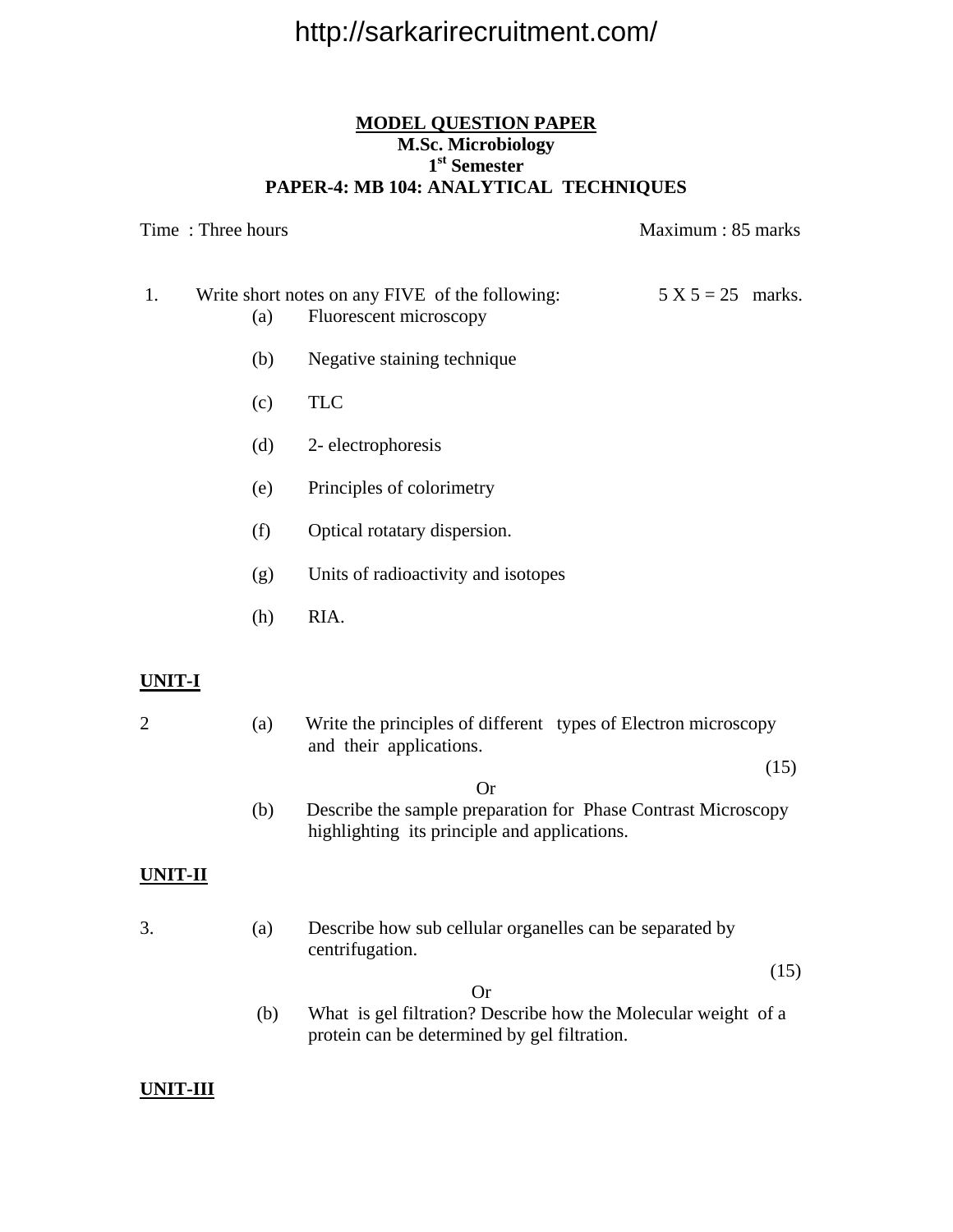| 4.      | (a) | Describe the essential components of a UV-Visible<br>spectrophotometer and its use in Biochemical analysis.                                                                                                         |
|---------|-----|---------------------------------------------------------------------------------------------------------------------------------------------------------------------------------------------------------------------|
|         | (b) | (15)<br>Or<br>Describe a method for determination of Osmotic pressure of a<br>solution. How do you determine the molecular weight of a<br>Molecule using osmotic pressure of a solution Containing the<br>molecule? |
| UNIT-IV |     |                                                                                                                                                                                                                     |
| 5.      | (a) | Describe the different methods of detection of radiation.                                                                                                                                                           |

- $(15)$  Or
	- (b) Explain manometric technique and its Applications.

#### *General Guidelines:*

- 1.  $Q_1$  consists 2 short note questions should be given from each unit. 4 units  $X = 28$ short note questions carries each question 5 marks.  $5 \text{ X } 5 = 25$  marks.
- 2.  $Q_2$  to  $Q_5$ , all are **essay type questions only.** No short type and long type answers. 2 essay type questions from each unit with internal choice.  $Q_2$ ,  $Q_3$ ,  $Q_4$  and  $Q_5$  covers the syllabi from units 1, 2, 3 and 4 respectively i.e. both the essay questions in  $Q_2$ must be given from **unit-1**. Similarly  $Q_3$  from **unit 2**,  $Q_4$  from **unit 3** and  $Q_5$  from **unit 4** respectively. Each essay question carries 15 marks ( $Q_2$  to  $Q_5$ )  $\Rightarrow$  4 questions  $\times$  **15 marks** = 60 marks. Totally  $25 + 60 = 85$  marks.
- 3. **Examiners should strictly adhere to these instructions**. Abbreviations:  $Q_1$  = Question-1:  $Q_2$  = Question-2:  $Q_3$  = Question-3:  $Q_4$  = Question-4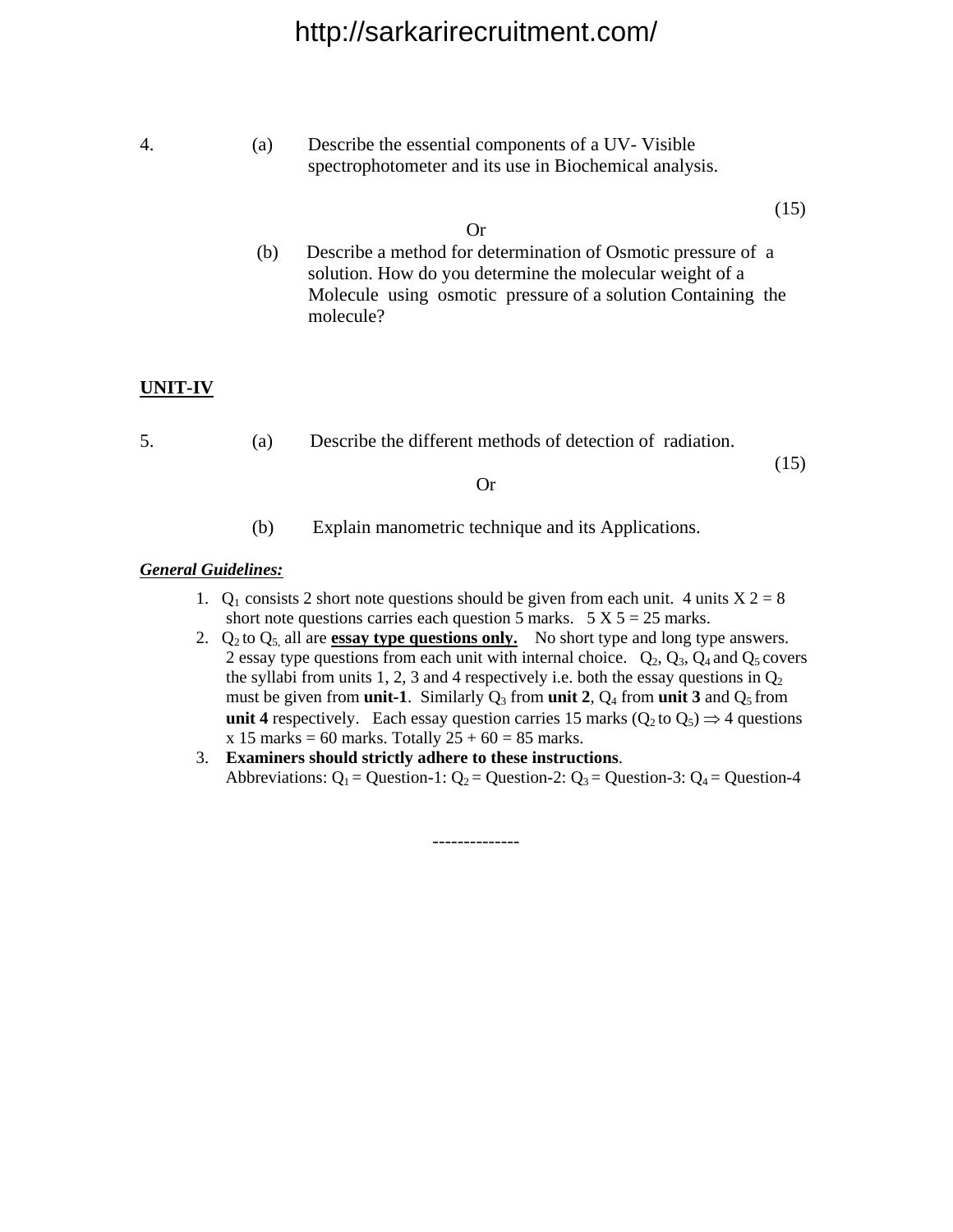#### **MODEL QUESTION PAPER M.Sc. Microbiology 2nd Semester PAPER-1: MB 201: MICROBIAL PHYSIOLOGY AND METABOLISM**

Time ;Three hours Maximum :85 marks Answer ALL Questions. 1. Write short notes on any FIVE of the following :  $5 X 5 = 25$  marks. (a) Mixotrophs. (b) Chemosynthetic bacteria . (c) C2--- C4 Split P[pathway. (d) Lactic acid fermentation. (e) Oxidative domination. (f) Nitrogenase.. (g) Biosynthesis of phospholipids. (h) Reductive catabolism. **UNIT – I** 2. (a) Discuss the factors affecting the microbial Growth. (15) Or

- 
- (b) Write on diversity of respiratory pathways in Microorganisms.

#### **UNIT -II**

3. (a) TCA cycle is an amphibolic pathway. Explain.  $(15)$ 

#### Or

(b) Discuss the similarities and differences between anoxygenic phototrophic bacteria and oxygenic Photographs.

#### **UNIT- III**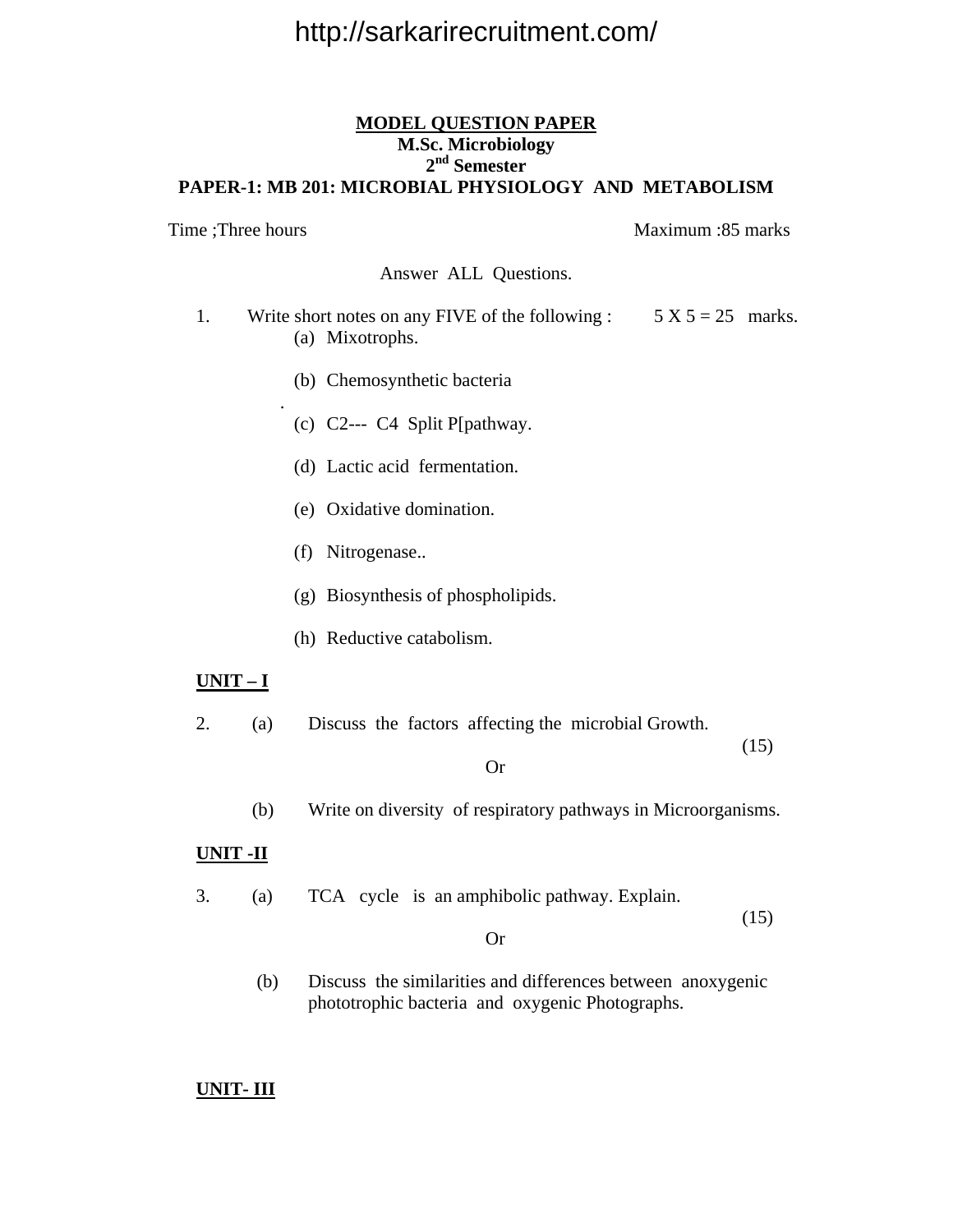|  | Explain the regulation biosynthesis of Tryptophan in |  |
|--|------------------------------------------------------|--|
|  | microorganisms.                                      |  |

 (15) Or

> (b) Write on assimilation of inorganic nitrogen and sulphur.

#### **UNIT- IV**

5 (a) Explain the biosynthesis and catabolism of Pyramiding nucleotides in millcroorganisms.?

 $(15)$ 

#### (b) How secondary metabolites metabolites are utilized for the biosynthesis of antibiotics and hormones in microorganisms.

#### *General Guidelines:*

Or

- 1.  $Q_1$  consists 2 short note questions should be given from each unit. 4 units  $X = 28$ short note questions carries each question 5 marks.  $5 \text{ X } 5 = 25$  marks.
- 2.  $Q_2$  to  $Q_5$ , all are **essay type questions only.** No short type and long type answers. 2 essay type questions from each unit with internal choice.  $Q_2$ ,  $Q_3$ ,  $Q_4$  and  $Q_5$  covers the syllabi from units 1, 2, 3 and 4 respectively i.e. both the essay questions in  $Q_2$ must be given from **unit-1**. Similarly  $Q_3$  from **unit 2**,  $Q_4$  from **unit 3** and  $Q_5$  from **unit 4** respectively. Each essay question carries 15 marks ( $Q_2$  to  $Q_5$ )  $\Rightarrow$  4 questions  $x 15$  marks = 60 marks. Totally  $25 + 60 = 85$  marks.
- 3. **Examiners should strictly adhere to these instructions**. Abbreviations:  $Q_1$  = Question-1:  $Q_2$  = Question-2:  $Q_3$  = Question-3:  $Q_4$  = Question-4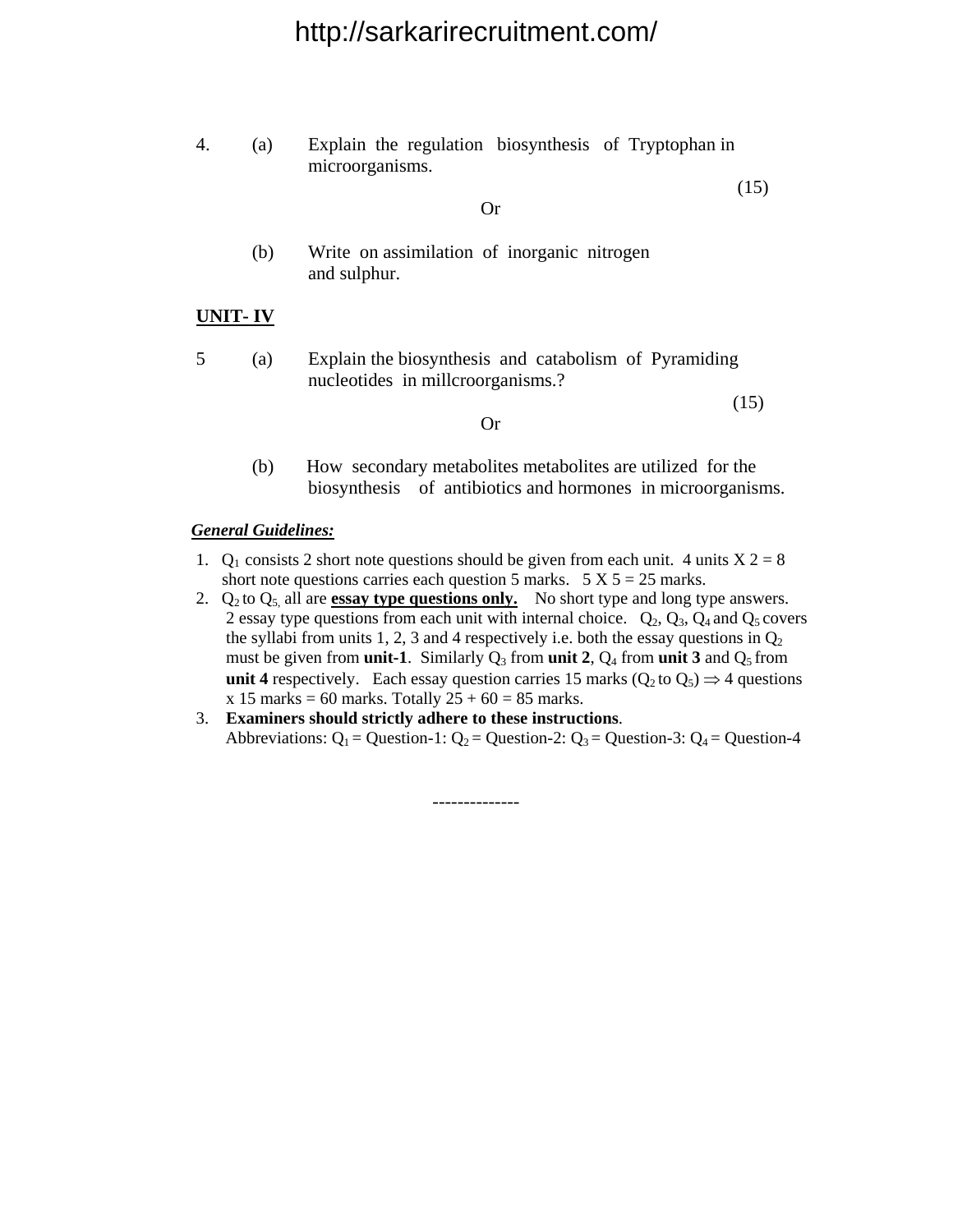#### **MODEL QUESTION PAPER M.Sc. Microbiology 2nd Semester PAPER-2: MB 202: ENZYMOLOGY AND CELL BIOLOGY**

|         | Time: Three hours | Answer ALL questions.                                                        | Maximum: 85 marks |                     |  |
|---------|-------------------|------------------------------------------------------------------------------|-------------------|---------------------|--|
| 1.      |                   | Write short notes on any FIVE of the following:                              |                   | $5 X 5 = 25$ marks. |  |
|         | (a)               | Lysosomes.                                                                   |                   |                     |  |
|         | (b)               | Photophosphorylation.                                                        |                   |                     |  |
|         | (c)               | Protein kinases.                                                             |                   |                     |  |
|         | (d)               | Coated vesicles.                                                             |                   |                     |  |
|         | (e)               | Oxidoreductases.                                                             |                   |                     |  |
|         | (f)               | Metalloenzymes.                                                              |                   |                     |  |
|         | (g)               | Ribonuclease action.                                                         |                   |                     |  |
|         | (h)               | ATcase.                                                                      |                   |                     |  |
| UNIT-I  |                   |                                                                              |                   |                     |  |
| 2.      | (a)               | Explain the structure and functions of Mesosomes and Cytoskeleton<br>system. |                   |                     |  |
|         |                   | <b>Or</b>                                                                    |                   | (15)                |  |
|         | (b)               | Write the structures and functions of Photosynthetic pigments.               |                   |                     |  |
| UNIT-II |                   |                                                                              |                   |                     |  |
| 3.      | (a)               | Disruption of growth factor signaling can lead to cancer, Explain.           |                   |                     |  |
|         |                   | <b>Or</b>                                                                    |                   | (15)                |  |
|         | (b)               | Discuss the cell cycle regulation.                                           |                   |                     |  |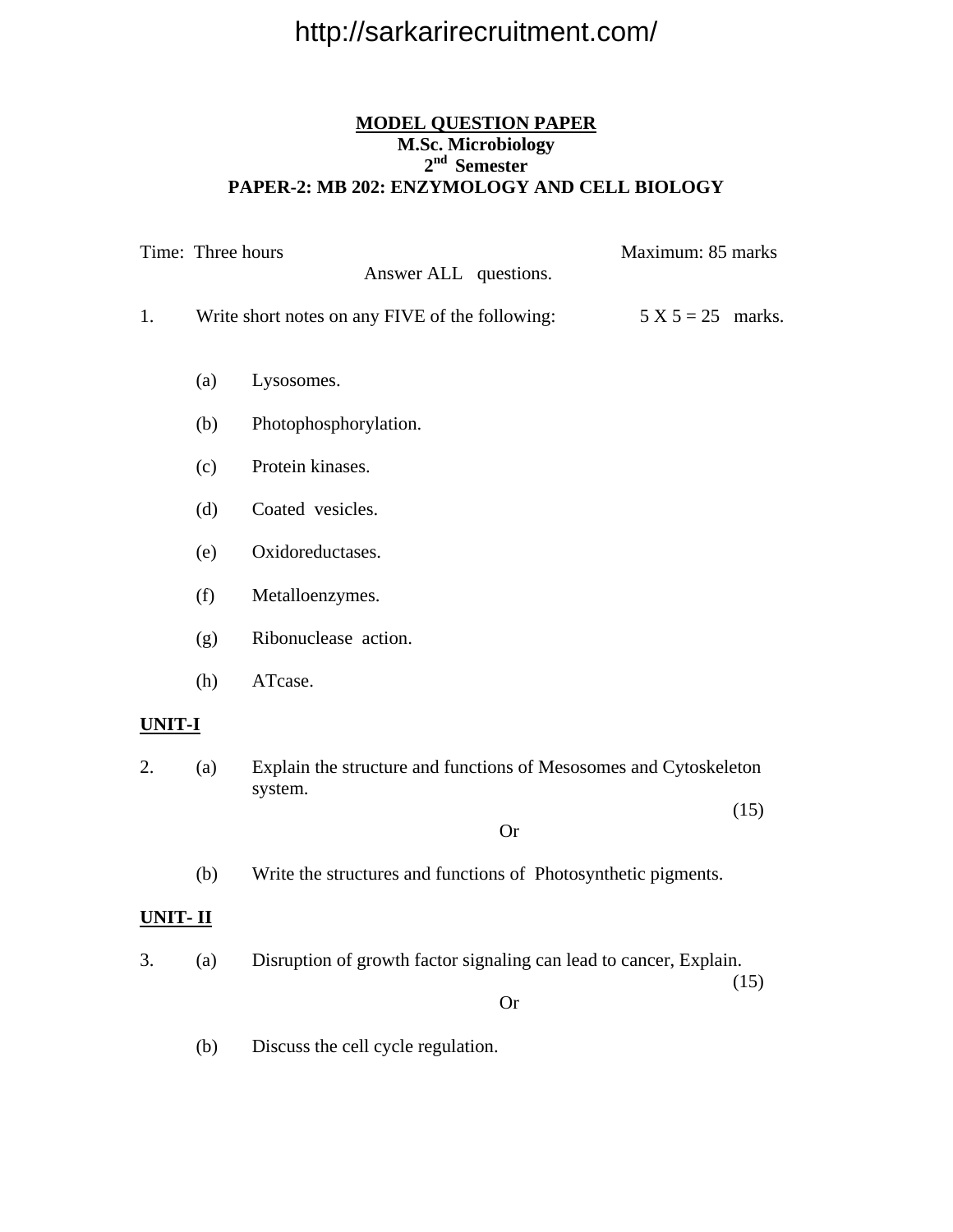#### **UNIT- III**

4. (a) How do you determine Km, Vmax and kcat Values of an enzyme?. (15)

Or

(b) Write the methods for the assay of enzymes.

#### **UNIT-IV**

5. (a) Compare the kinetics of immobilized and free Enzymes.

 $(15)$ 

Or

(b) Explain the criteria for testing the purity of Enzyme preparations.

#### *General Guidelines:*

- 1.  $Q_1$  consists 2 short note questions should be given from each unit. 4 units  $X = 28$ short note questions carries each question 5 marks.  $5 \text{ X } 5 = 25$  marks.
- 2.  $Q_2$  to  $Q_5$  all are **essay type questions only.** No short type and long type answers. 2 essay type questions from each unit with internal choice.  $Q_2$ ,  $Q_3$ ,  $Q_4$  and  $Q_5$  covers the syllabi from units 1, 2, 3 and 4 respectively i.e. both the essay questions in  $Q_2$ must be given from **unit-1**. Similarly  $Q_3$  from **unit 2**,  $Q_4$  from **unit 3** and  $Q_5$  from **unit 4** respectively. Each essay question carries 15 marks ( $Q_2$  to  $Q_5$ )  $\Rightarrow$  4 questions  $x 15$  **marks** = 60 marks. Totally  $25 + 60 = 85$  marks.
- 3. **Examiners should strictly adhere to these instructions**. Abbreviations:  $Q_1$  = Question-1:  $Q_2$  = Question-2:  $Q_3$  = Question-3:  $Q_4$  = Question-4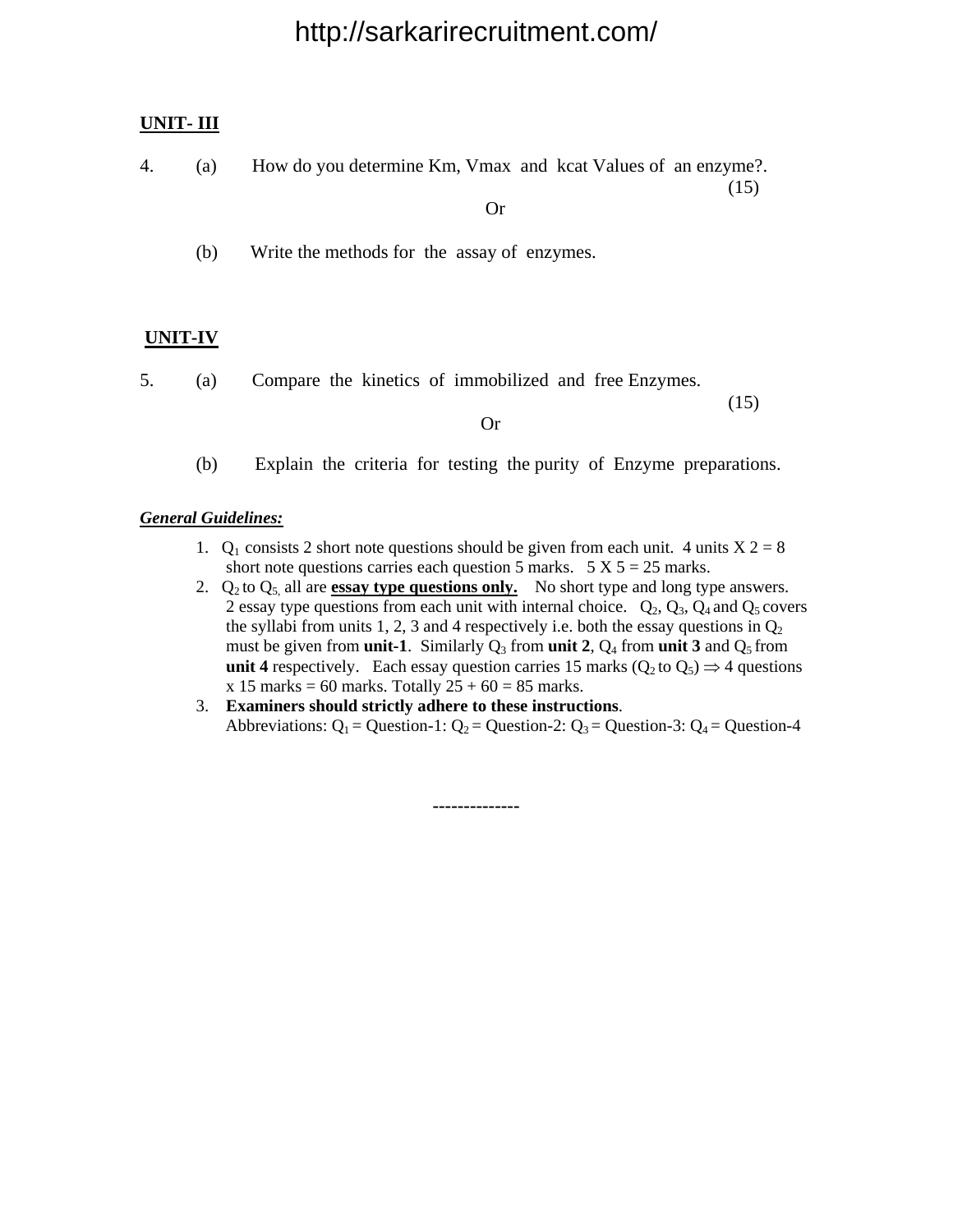#### **MODEL QUESTION PAPER M.Sc. Microbiology 2nd Semester PAPER-3: MB 203: MOLECULAR AND MICROBIAL GENETICS**

| Time: Three hours |     |                                                                              |                     | Maximum.:85marks |  |
|-------------------|-----|------------------------------------------------------------------------------|---------------------|------------------|--|
|                   |     | Answer ALL questions                                                         |                     |                  |  |
| $\mathbf{1}$      |     | Write short notes on any FIVE of the following :                             | $5 X 5 = 25$ marks. |                  |  |
|                   | (a) | Complementation.                                                             |                     |                  |  |
|                   | (b) | RAPD.                                                                        |                     |                  |  |
|                   | (c) | Retransposons                                                                |                     |                  |  |
|                   | (d) | Mutator genes.                                                               |                     |                  |  |
|                   | (e) | Frame shift mutations.                                                       |                     |                  |  |
|                   | (f) | Sexduction.                                                                  |                     |                  |  |
|                   | (g) | Generalized transduction.                                                    |                     |                  |  |
| <b>UNIT I</b>     |     |                                                                              |                     |                  |  |
| 2.                | (a) | Explain recombination at molecular level.                                    |                     |                  |  |
|                   | (b) | <b>Or</b><br>Discuss the organization of genomes in Prokaryotes.             |                     | (15)             |  |
| <b>UNIT II</b>    |     |                                                                              |                     |                  |  |
| 3.                | (a) | Write on structure and functions of different Bacterial transposons.         |                     | (15)             |  |
|                   | (b) | <b>Or</b><br>How do you engineer the proteins by site Directed mutagenesis ? |                     |                  |  |
|                   |     |                                                                              |                     |                  |  |
| <b>UNIT III</b>   |     |                                                                              |                     |                  |  |
| 4.                | (a) | How do you isolate and analyze the mutants?                                  |                     |                  |  |
|                   |     | <b>Or</b>                                                                    |                     | (15)             |  |
|                   | (b) | Explain different DNA repair mechanisms.                                     |                     |                  |  |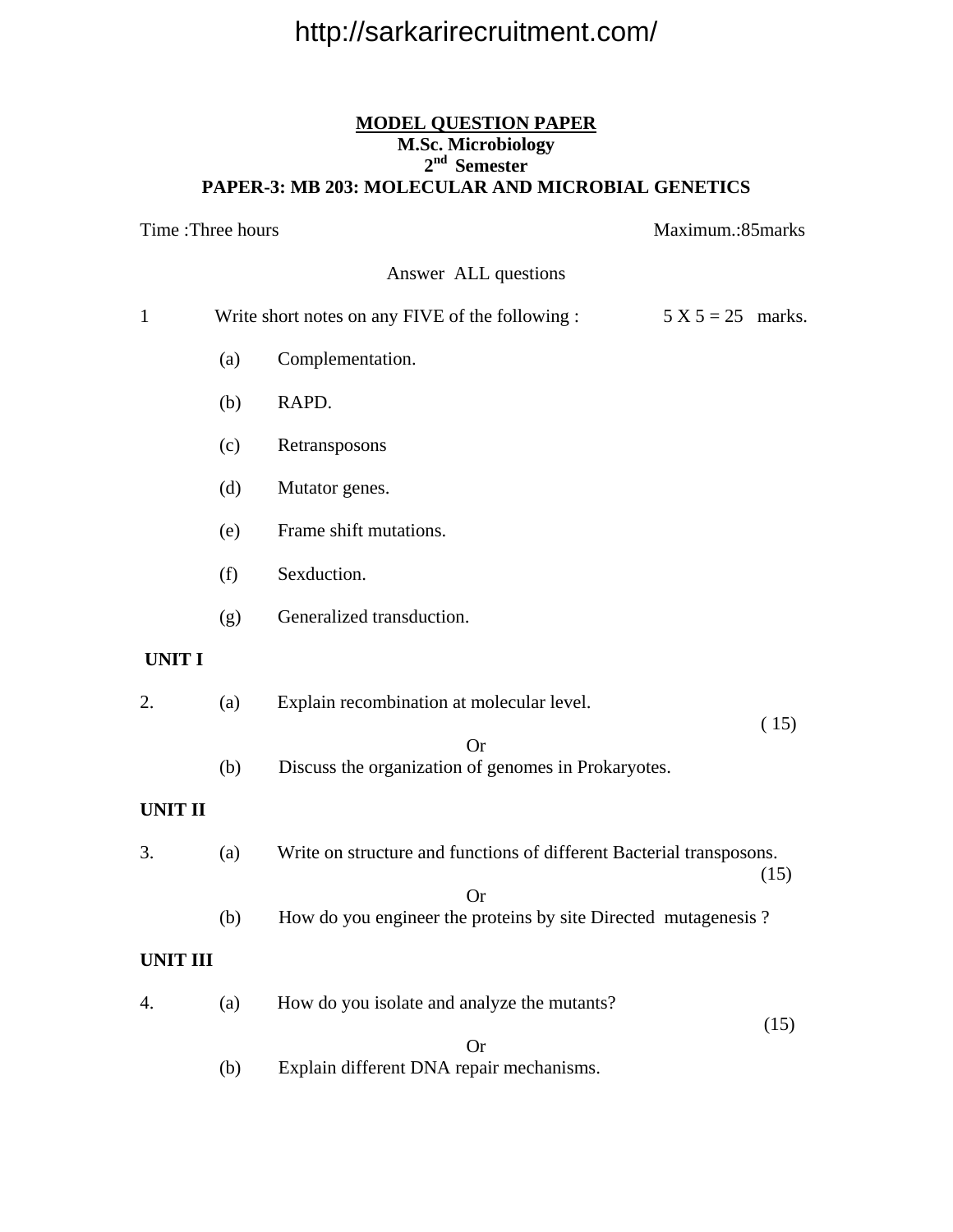#### **UNIT IV**

5 (a) Discuss Benzer's studies on r-II LOCUS of T4 bacteriophage.

(15)

(b) Relate between phenotypic changes and Environmental alterations.

Or

#### *General Guidelines:*

- 1.  $Q_1$  consists 2 short note questions should be given from each unit. 4 units  $X = 28$ short note questions carries each question 5 marks.  $5 \text{ X } 5 = 25$  marks.
- 2.  $Q_2$  to  $Q_5$  all are **essay type questions only.** No short type and long type answers. 2 essay type questions from each unit with internal choice.  $Q_2$ ,  $Q_3$ ,  $Q_4$  and  $Q_5$  covers the syllabi from units 1, 2, 3 and 4 respectively i.e. both the essay questions in  $Q_2$ must be given from **unit-1**. Similarly  $Q_3$  from **unit 2**,  $Q_4$  from **unit 3** and  $Q_5$  from **unit 4** respectively. Each essay question carries 15 marks ( $Q_2$  to  $Q_5$ )  $\Rightarrow$  4 questions  $x 15$  **marks** = 60 marks. Totally  $25 + 60 = 85$  marks.
- 3. **Examiners should strictly adhere to these instructions**. Abbreviations:  $Q_1$  = Question-1:  $Q_2$  = Question-2:  $Q_3$  = Question-3:  $Q_4$  = Question-4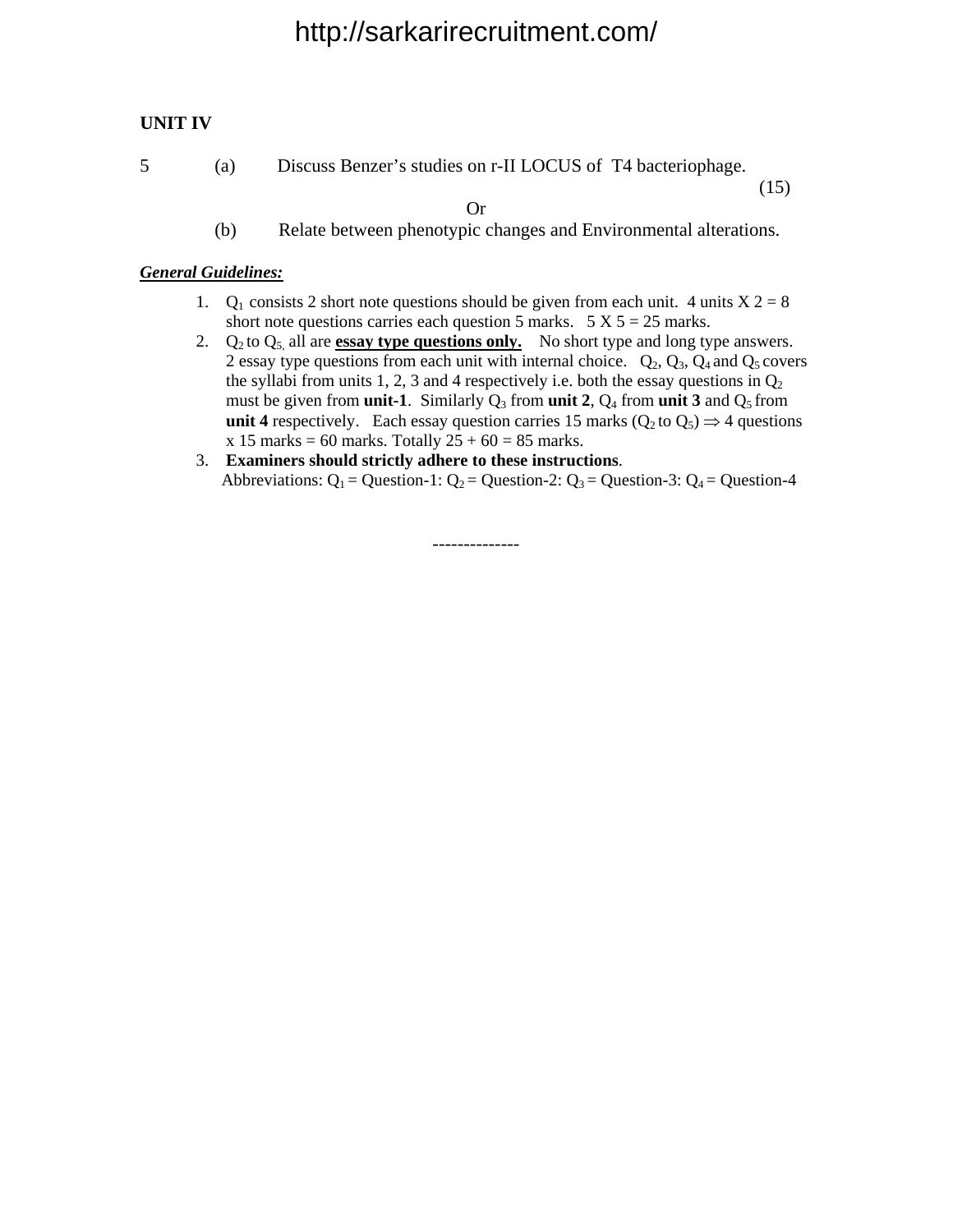#### **MODEL QUESTION PAPER M.Sc. Microbiology 2nd Semester PAPER-4: MB 204: IMMUNOLOGY**

Time : Three hours Maximum : 85 marks Answer ALL Questions 1. Write short notes on any FIVE of the following:  $5 X 5 = 25$  marks. (a) Radioimmunoassay (b) Immunological memory (c) Opsonins (d) All types and idiotypes (e) Cytokines (f) DNA vaccines

- (g) Nude mice
- (h) Serotherapy.

#### **UNIT 1**

2. (a) Explain different agglutination tests to study Antigen – antibody reactions.

(15)

#### Or

(b) Write on innate immunity.

#### **UNIT II**

3. (a) Discuss the molecular basis for generation of Antibody diversity.

 $(15)$ 

#### Or

(b) Write applications of monoclonal Antibodies in biology and medicine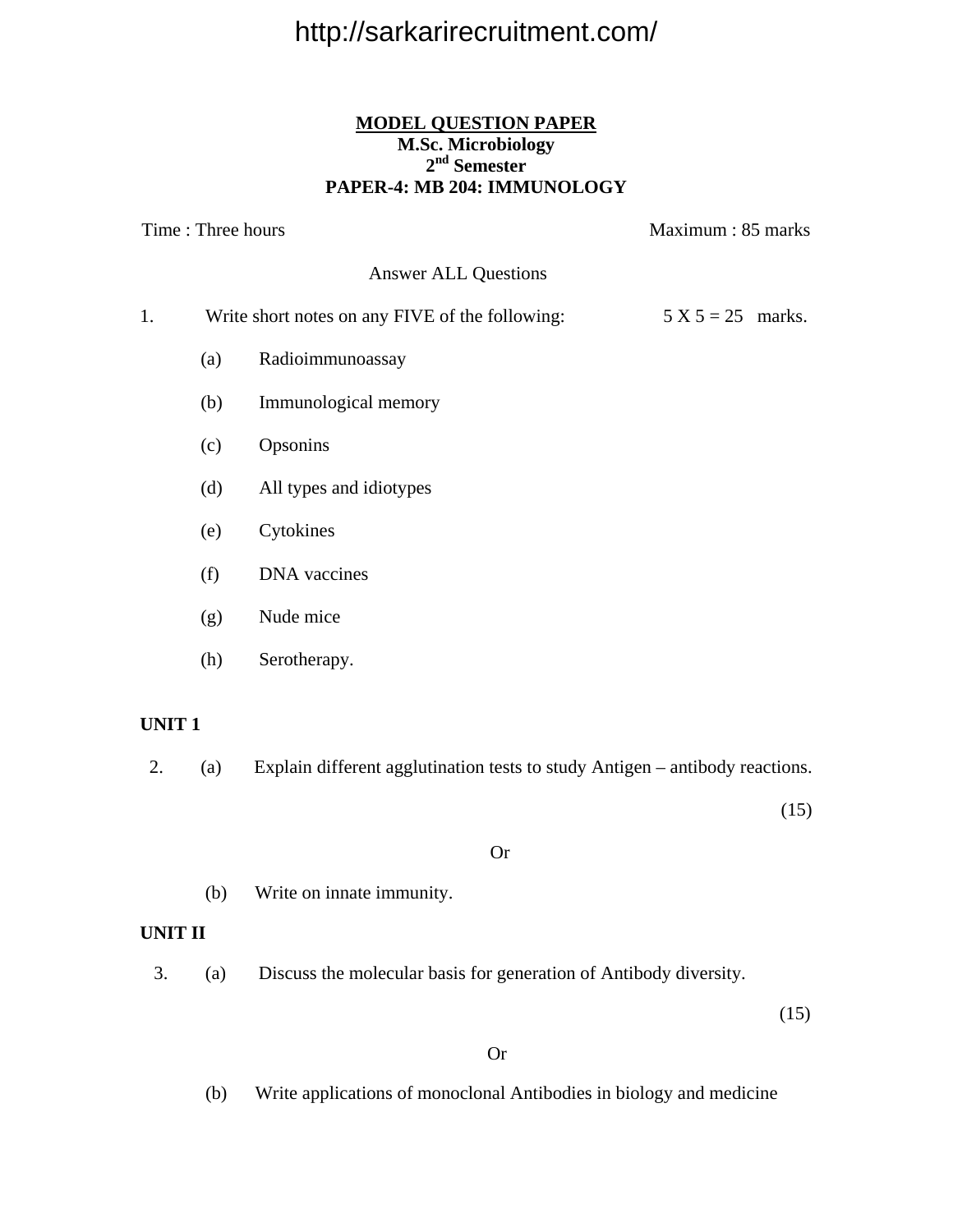with examples.

#### **UNIT III**

4. (a) Explain the immune responses of host to Protozoan infections.

(15)

#### Or

(b) Write on antibody - dependent cell - mediated Cytotoxicity.

#### **UNIT IV**

5. (a) Discus the functions of class I and II MHC Molecules.

(15)

#### Or

(b) Explain any three primary Immuno Deficiency diseases.

#### *General Guidelines:*

- 1.  $Q_1$  consists 2 short note questions should be given from each unit. 4 units  $X = 28$ short note questions carries each question 5 marks.  $5 \text{ X } 5 = 25$  marks.
- 2.  $Q_2$  to  $Q_5$  all are **essay type questions only.** No short type and long type answers. 2 essay type questions from each unit with internal choice.  $Q_2$ ,  $Q_3$ ,  $Q_4$  and  $Q_5$  covers the syllabi from units 1, 2, 3 and 4 respectively i.e. both the essay questions in  $Q_2$ must be given from **unit-1**. Similarly  $Q_3$  from **unit 2**,  $Q_4$  from **unit 3** and  $Q_5$  from **unit 4** respectively. Each essay question carries 15 marks ( $Q_2$  to  $Q_5$ )  $\Rightarrow$  4 questions  $x 15$  marks = 60 marks. Totally  $25 + 60 = 85$  marks.
- 3**. Examiners should strictly adhere to these instructions**. Abbreviations:  $Q_1$  = Question-1:  $Q_2$  = Question-2:  $Q_3$  = Question-3:  $Q_4$  = Question-4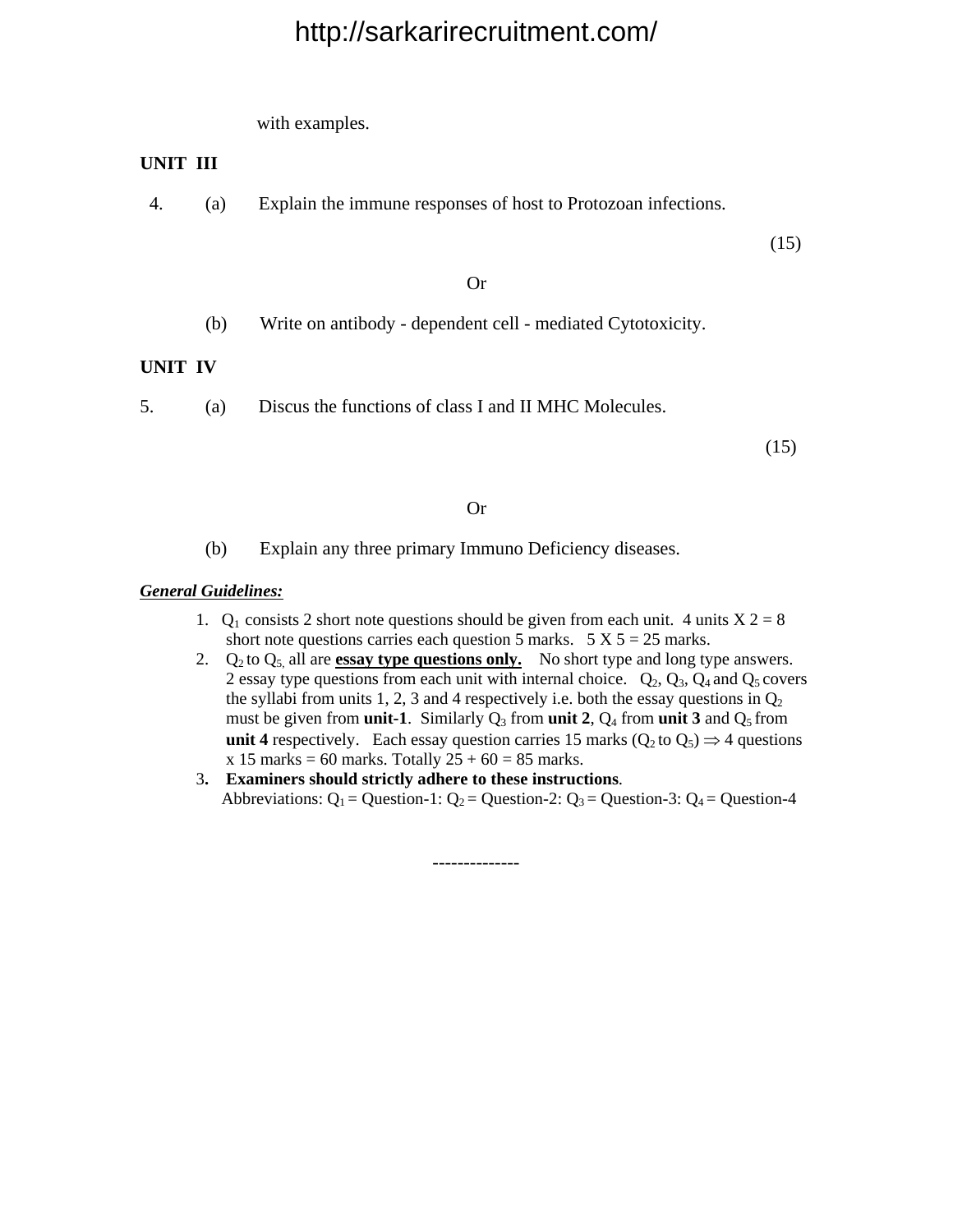#### **MODEL QUESTION PAPER M.Sc. Microbiology 2nd Semester NON-CORE PAPER: MB 207: PRINCIPLES OF MICROBIOLOGY**

| Time: 3 hours. |  |            | <b>Answer ALL Questions</b>                                                                     | Max. Marks: 85 marks |      |
|----------------|--|------------|-------------------------------------------------------------------------------------------------|----------------------|------|
| 1.             |  |            | Write short notes on any FIVE of the following:                                                 | $5 X 5 = 25$ marks.  |      |
|                |  |            | (a) Bacterial growth curve.                                                                     |                      |      |
|                |  |            | (b) General characters of viruses.                                                              |                      |      |
|                |  |            | (c) Conjunctivitis.                                                                             |                      |      |
|                |  |            | $(d)$ AIDS.                                                                                     |                      |      |
|                |  |            | (e) Koch's Postulates                                                                           |                      |      |
|                |  | (f)        | Chemotherapy                                                                                    |                      |      |
|                |  | (g)<br>(h) | Diarrhoea.                                                                                      |                      |      |
| <b>UNIT1</b>   |  |            |                                                                                                 |                      |      |
| $2$ .          |  | (a)        | Describe the general characters of Bacteria.                                                    |                      | (15) |
| <b>UNIT 1I</b> |  | (b)        | (Or)<br>Write the different methods of sterilization highlighting their principles<br>involved. |                      |      |
| 3              |  | (a)        | Write an account of sexually transmitted diseases and their causative<br>organisms.             |                      | (15) |

(Or)

 (b) Describe the pathology of Skin diseases of fungal Origin and their adverse effects.

#### **UNIT 1II**

 4. (a) Describe the methods to determine Antibiotic Sensitivity of microorganisms and the different Antimicrobial agents.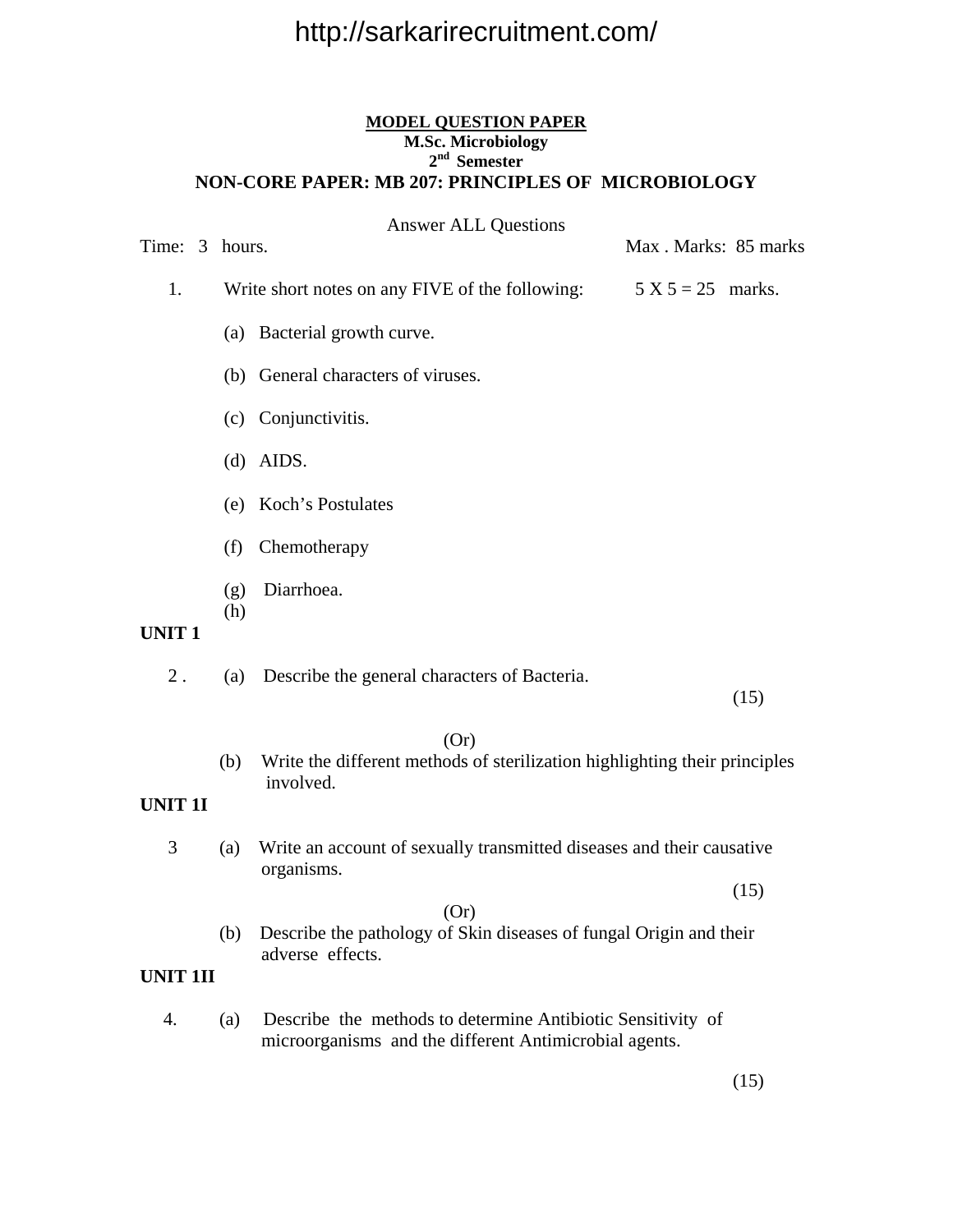(Or)

(b) Discuss the different types of immunity and the cells and products involved in the immune response.

#### **UNIT 1V**

5. (a) Describe the role of different vectors in the Transmission of infective Diseases in humans.

(Or)

 $(15)$ 

 (b) Write the pathogenesis of diseases caused by Solmonella and Epidermophyton, their diagnosis and treatment.

#### *General Guidelines:*

- 1.  $Q_1$  consists 2 short note questions should be given from each unit. 4 units  $X = 28$ short note questions carries each question 5 marks.  $5 \text{ X } 5 = 25$  marks.
- 2.  $Q_2$  to  $Q_5$  all are **essay type questions only.** No short type and long type answers. 2 essay type questions from each unit with internal choice.  $Q_2$ ,  $Q_3$ ,  $Q_4$  and  $Q_5$  covers the syllabi from units 1, 2, 3 and 4 respectively i.e. both the essay questions in  $Q_2$ must be given from **unit-1**. Similarly  $Q_3$  from **unit 2**,  $Q_4$  from **unit 3** and  $Q_5$  from **unit 4** respectively. Each essay question carries 15 marks ( $Q_2$  to  $Q_5$ )  $\Rightarrow$  4 questions  $x 15$  **marks** = 60 marks. Totally  $25 + 60 = 85$  marks.
- **3. Examiners should strictly adhere to these instructions**. Abbreviations:  $Q_1$  = Question-1:  $Q_2$  = Question-2:  $Q_3$  = Question-3:  $Q_4$  = Question-4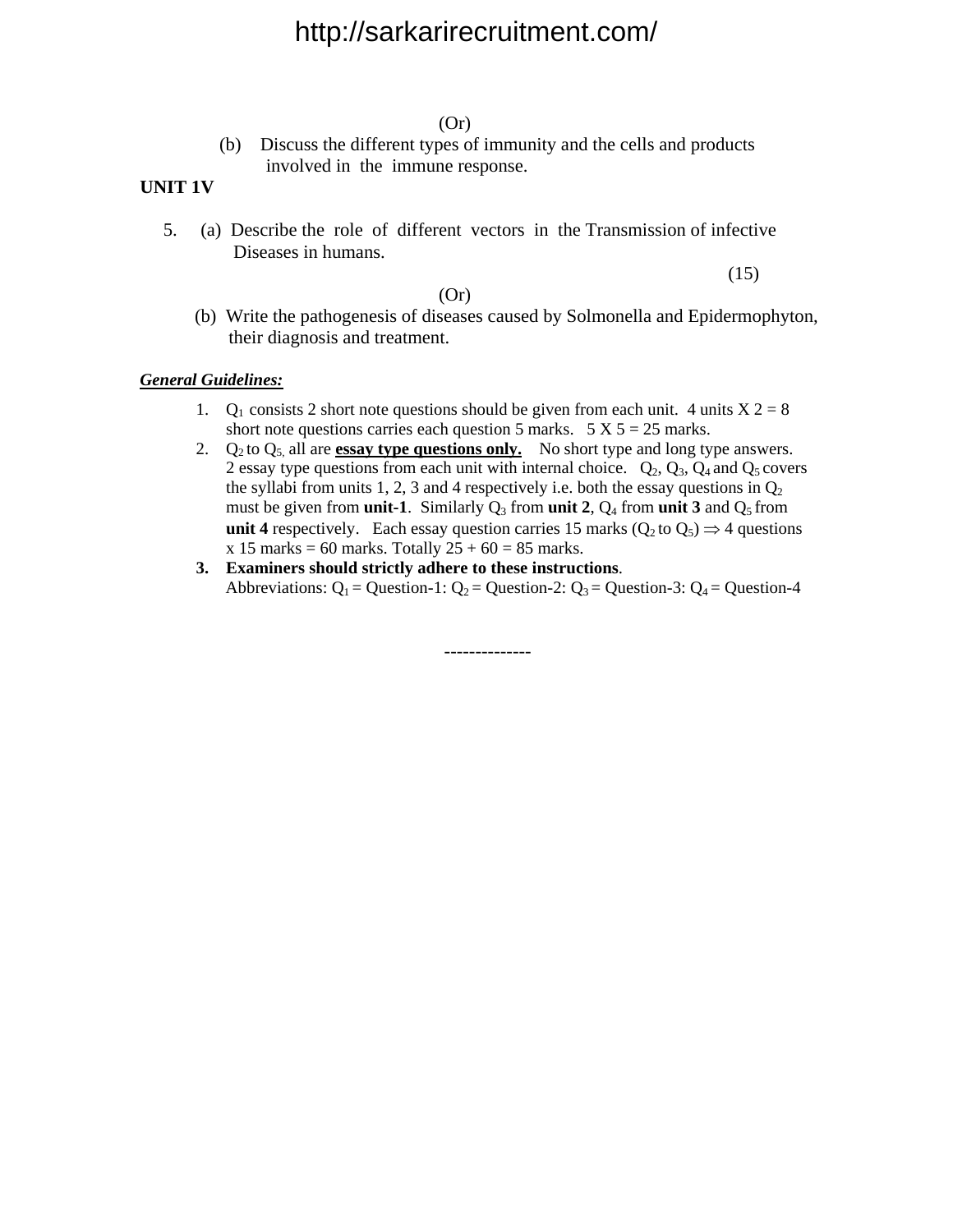#### **MODEL QUESTION PAPER M.Sc. Microbiology 3rd Semester PAPER-1: MB 301: MOLECULAR BIOLOGY**

Time: 3 hrs. Max. Marks: 85

Answer all questions

- 1. Write short notes on any **five** of the following:  $5 X 5 = 25$  marks.
	- a) Carcinogens.
	- b) Constitutive genes.
	- c) What is a  $\omega$  Clamp?
	- d) What is a promoter?
	- e) How are start and stop codons identified?
	- f) RNA Polymerase.
	- g) Nif Operon.
	- h) Post translational processing of proteins.

#### **UNIT-1:**

2. Write in detail about the experiments that led to prove DNA as the genetic material.

#### (Or)

 What are the different types of tumors? Add a note on the chromosomal changes induced by carcinogens.

#### **UNIT-2:**

3. Write about the process and proteins involved in DNA replication.

 (15) (Or)

What is the mechanism of transcription? Add a note on transcriptional activators.

#### **UNIT-3:**

4. Explain the genetic code and its properties?

(15)

(15)

#### (Or)

Describe the mechanism of protein Synthesis.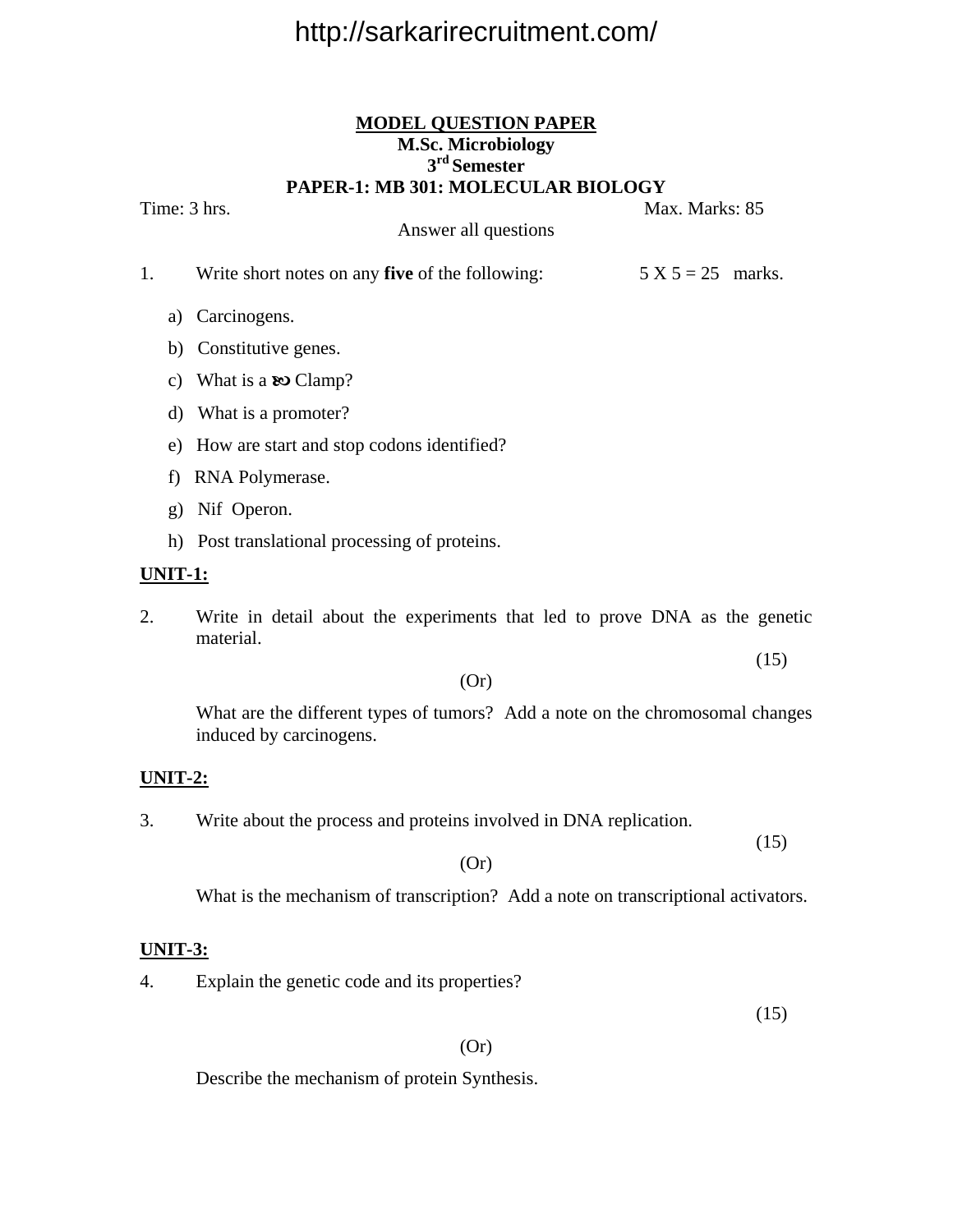#### **UNIT-4:**

5. Write about the regulation of lac operon.

(15)

(Or)

Write about the arabinose operon.

#### *General Guidelines:*

- 1.  $Q_1$  consists 2 short note questions should be given from each unit. 4 units  $X = 28$ short note questions carries each question 5 marks.  $5 \text{ X } 5 = 25$  marks.
- 2.  $Q_2$  to  $Q_5$  all are **essay type questions only.** No short type and long type answers. 2 essay type questions from each unit with internal choice.  $Q_2$ ,  $Q_3$ ,  $Q_4$  and  $Q_5$  covers the syllabi from units 1, 2, 3 and 4 respectively i.e. both the essay questions in  $Q_2$ must be given from **unit-1**. Similarly  $Q_3$  from **unit 2**,  $Q_4$  from **unit 3** and  $Q_5$  from **unit 4** respectively. Each essay question carries 15 marks ( $Q_2$  to  $Q_5$ )  $\Rightarrow$  4 questions  $x 15$  **marks** = 60 marks. Totally  $25 + 60 = 85$  marks.
- 3. **Examiners should strictly adhere to these instructions**. Abbreviations:  $Q_1$  = Question-1:  $Q_2$  = Question-2:  $Q_3$  = Question-3:  $Q_4$  = Question-4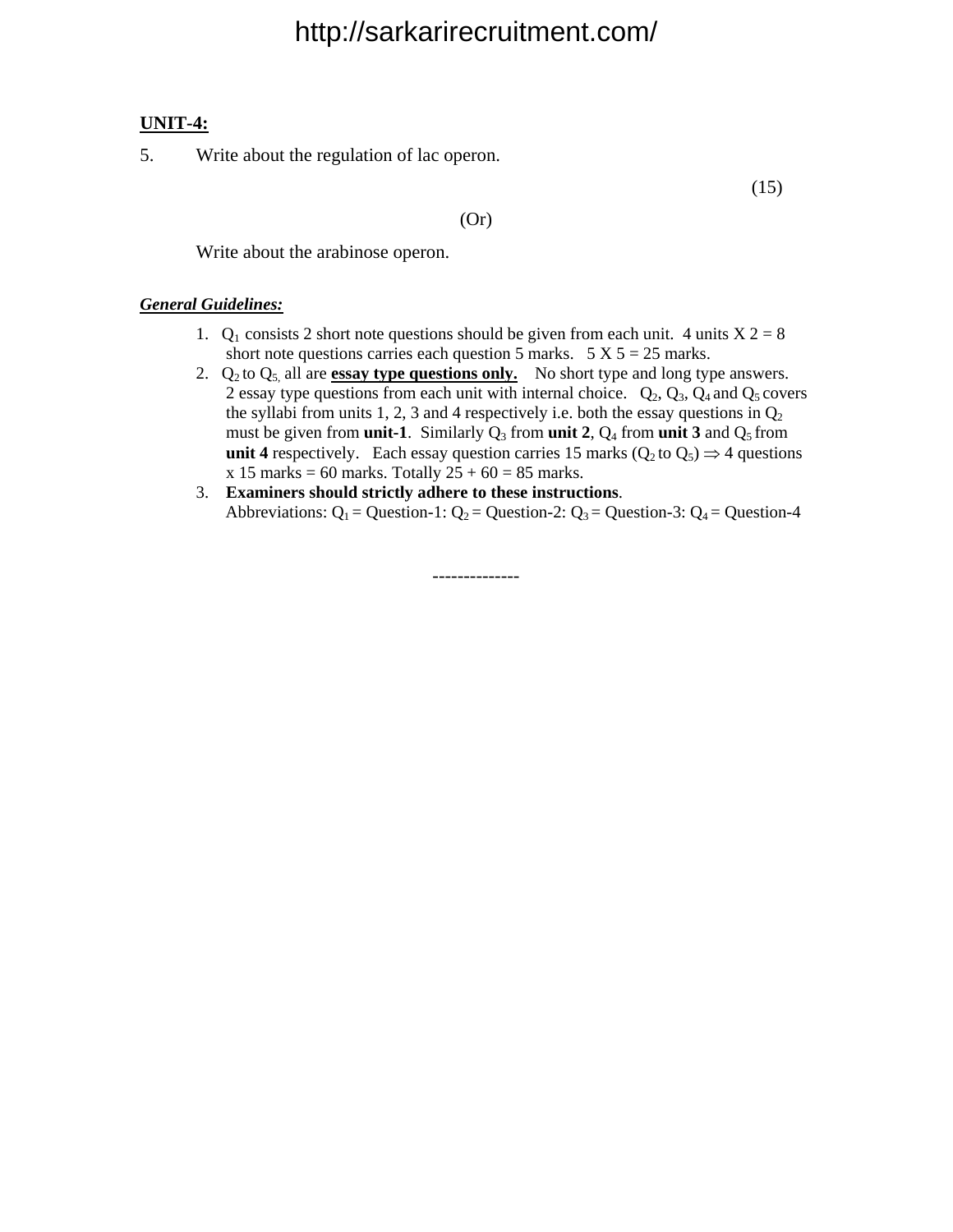#### **MODEL QUESTION PAPER M.Sc. Microbiology 3rd Semester PAPER-2: MB 302: MEDICAL MICROBIOLOGY**

Time: 3 hrs. Max. Marks: 85 Answer all questions 1. Write short notes on any **five** of the following:  $5 X 5 = 25$  marks. a) Pathology of gonococcus. b) Shigellosis. c) Late diagnosis of Tuberculosis. d) Mucormycosis. e) Quartan Malaria. f) Drug Resistance in Bacteria. g) Antifungal drugs h) Interferon. **UNIT-1:** 2. Describe the normal microbial flora of the human body. (15) (Or)

Write about the pathology and lab diagnosis of Enterobacteriaceae.

#### **UNIT-2:**

3. Write about the description and pathology of diseases caused by intestinal flagellates. (15)

(Or)

Explain the various diseases caused by opportunistic fungi.

#### **UNIT-3:**

4. What is epidemiology? What is the significance of epidemiological studies?

(15)

#### (Or)

 Write down the principles of chemotherapy. Add a note on the problems of drug resistance in bacteria.

#### **UNIT-4:**

5. What are the various viruses affecting the respiratory tract? Describe.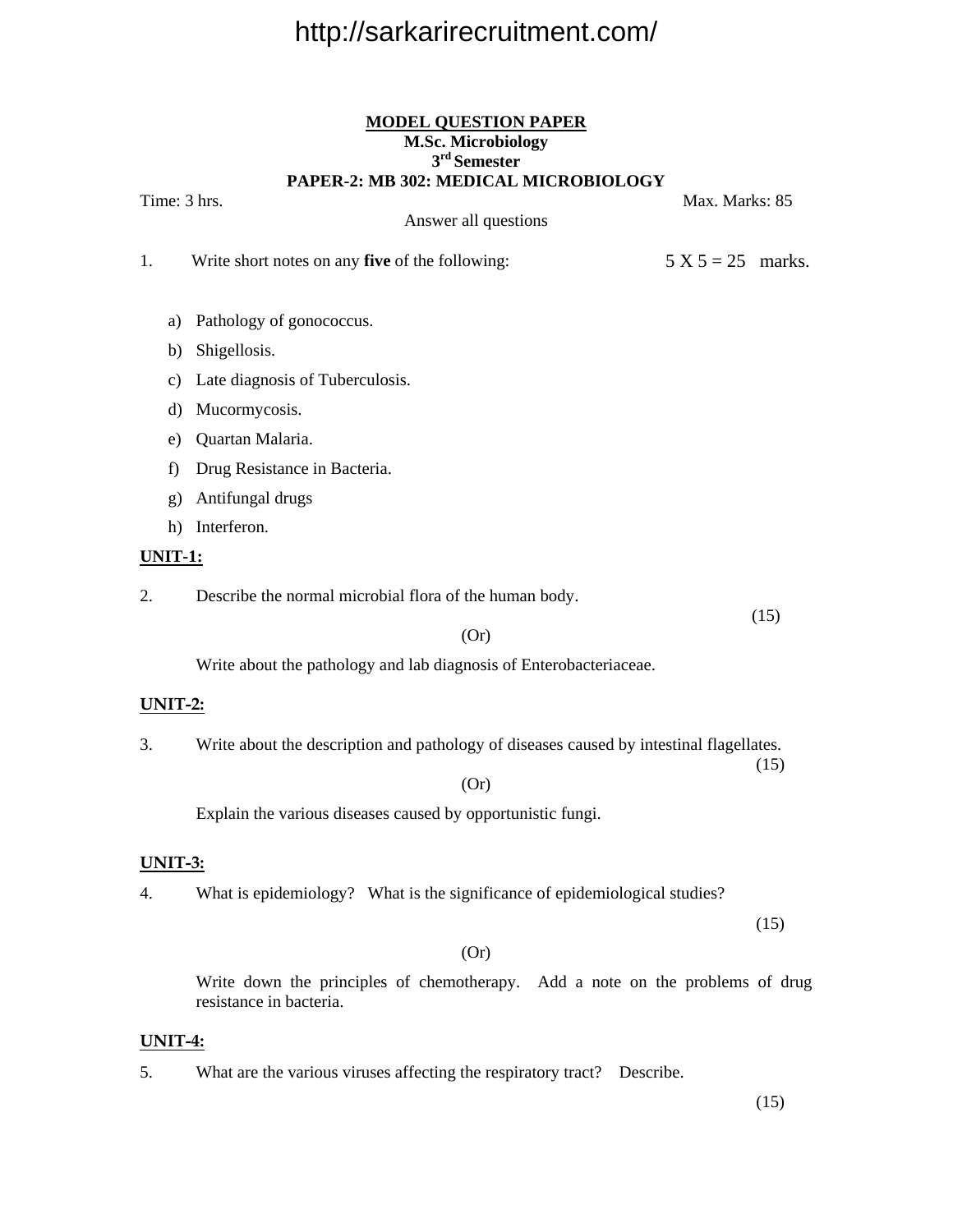#### (Or)

Explain the different types of interferous and their induction.

#### *General Guidelines:*

- 1.  $Q_1$  consists 2 short note questions should be given from each unit. 4 units  $X \cdot 2 = 8$ short note questions carries each question 5 marks.  $5 \text{ X } 5 = 25$  marks.
- 2.  $Q_2$  to  $Q_5$  all are **essay type questions only.** No short type and long type answers. 2 essay type questions from each unit with internal choice.  $Q_2$ ,  $Q_3$ ,  $Q_4$  and  $Q_5$  covers the syllabi from units 1, 2, 3 and 4 respectively i.e. both the essay questions in  $Q_2$ must be given from **unit-1**. Similarly  $Q_3$  from **unit 2**,  $Q_4$  from **unit 3** and  $Q_5$  from **unit 4** respectively. Each essay question carries 15 marks ( $Q_2$  to  $Q_5$ )  $\Rightarrow$  4 questions x 15 marks = 60 marks. Totally  $25 + 60 = 85$  marks.
- 3. **Examiners should strictly adhere to these instructions**. Abbreviations:  $Q_1$  = Question-1:  $Q_2$  = Question-2:  $Q_3$  = Question-3:  $Q_4$  = Question-4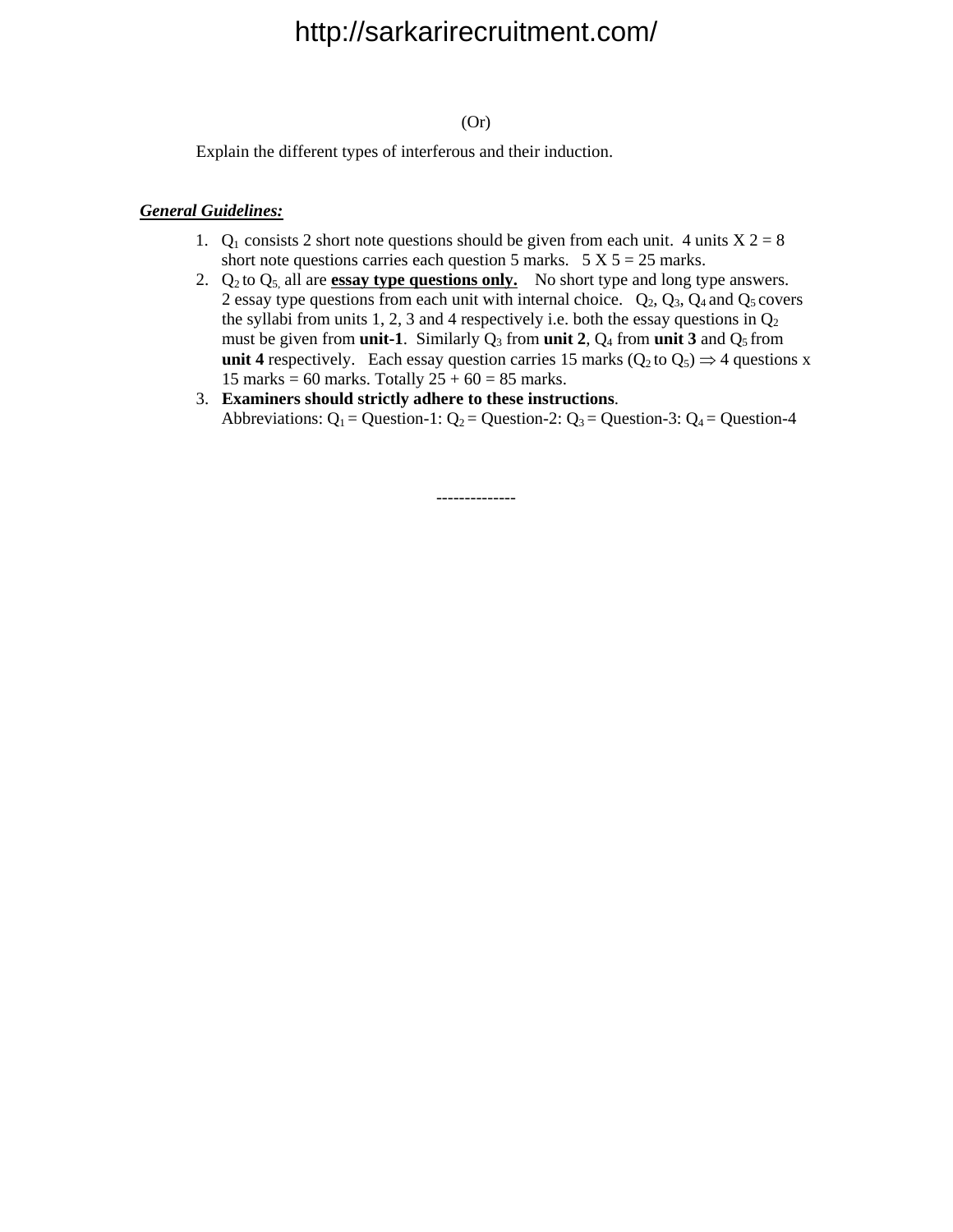### **MODEL QUESTION PAPER M.Sc. Microbiology 3rd Semester**

**PAPER-3: MB 303: BIOSTATISTICS AND BIOINFORMATICS** 

Time: 3 hrs. Max. Marks: 85

Answer all questions

- 1. Write short notes on any **five** of the following: 5 X 5 = 25 marks.
	- a) Standard Deviation.
	- b) t-Test Analysis.
	- c) PAM Matrix.
	- d) Edit Distance.
	- e) Fragment Assembly
	- f) Comparative Genomics.
	- g) Threading.
	- h) Energy minimization.

#### **UNIT-1:**

2. Discuss in detail about basic principles of theory of probability.

 $(15)$ 

(Or)

Write about Correlation and linear regression.

#### **UNIT-2:**

3. What is a database? Discuss about different types of database and add a note on their significance.

(Or)

 $(15)$ 

 Discuss in detail about pair wise sequence alignment using Dynamic Programming

#### **UNIT-3:**

4. What is Phylogenetic tree? Discuss the construction of a Phytogenetic tree using Parsimony method and branch & bound method.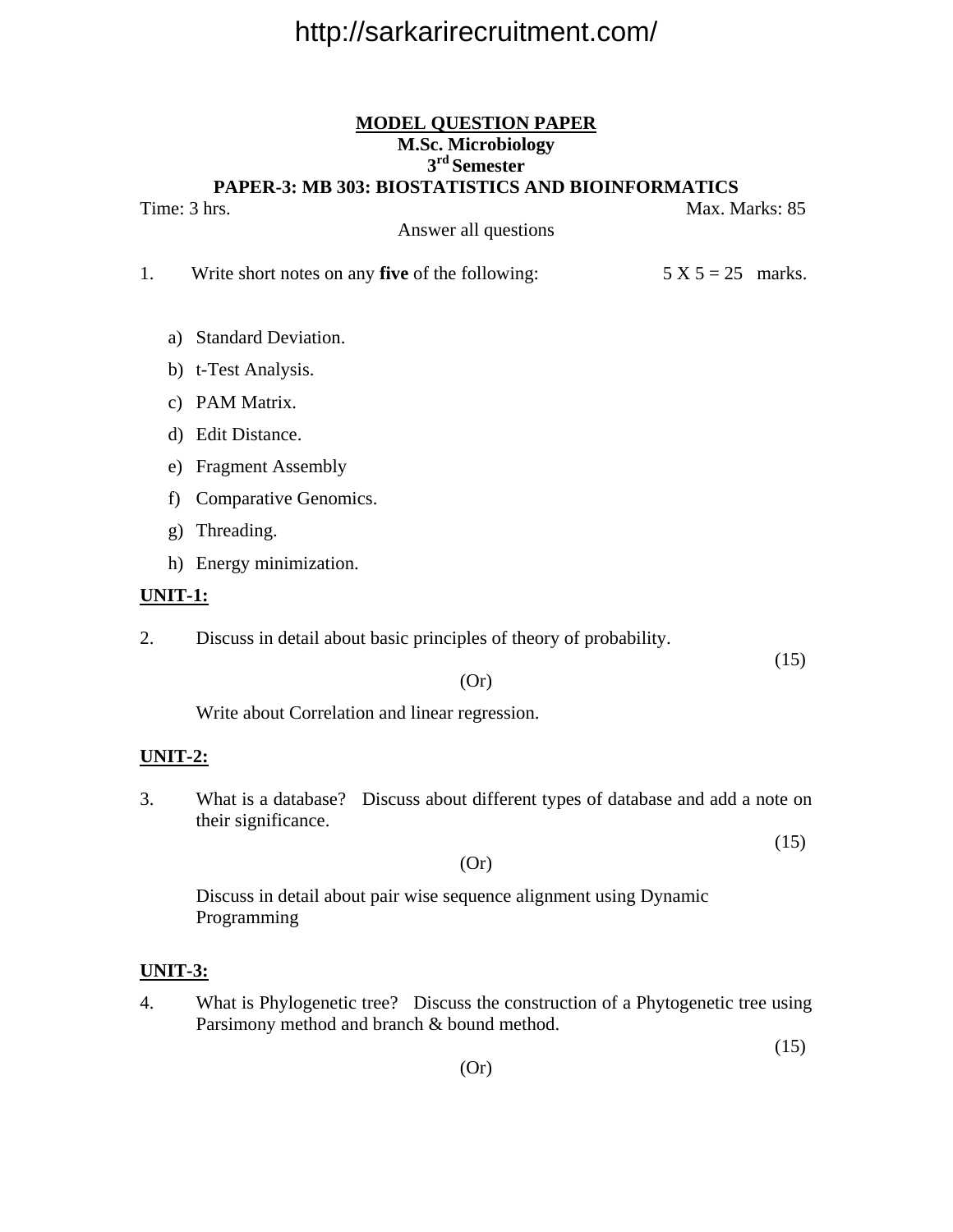Explain the methodology of Peptide Sequencing using mass and spectroscopy data.

#### **UNIT-4:**

5. Discuss in detail about secondary structure prediction.

(15)

(Or)

Discuss in detail about tertiary structure prediction.

#### *General Guidelines:*

- 1.  $Q_1$  consists 2 short note questions should be given from each unit. 4 units  $X = 28$ short note questions carries each question 5 marks.  $5 \text{ X } 5 = 25$  marks.
- 2.  $Q_2$  to  $Q_5$  all are **essay type questions only.** No short type and long type answers. 2 essay type questions from each unit with internal choice.  $Q_2$ ,  $Q_3$ ,  $Q_4$  and  $Q_5$  covers the syllabi from units 1, 2, 3 and 4 respectively i.e. both the essay questions in  $Q_2$ must be given from **unit-1**. Similarly  $Q_3$  from **unit 2**,  $Q_4$  from **unit 3** and  $Q_5$  from **unit 4** respectively. Each essay question carries 15 marks ( $Q_2$  to  $Q_5$ )  $\Rightarrow$  4 questions  $x 15$  marks = 60 marks. Totally  $25 + 60 = 85$  marks.
- 3. **Examiners should strictly adhere to these instructions**. Abbreviations:  $Q_1$  = Question-1:  $Q_2$  = Question-2:  $Q_3$  = Question-3:  $Q_4$  = Question-4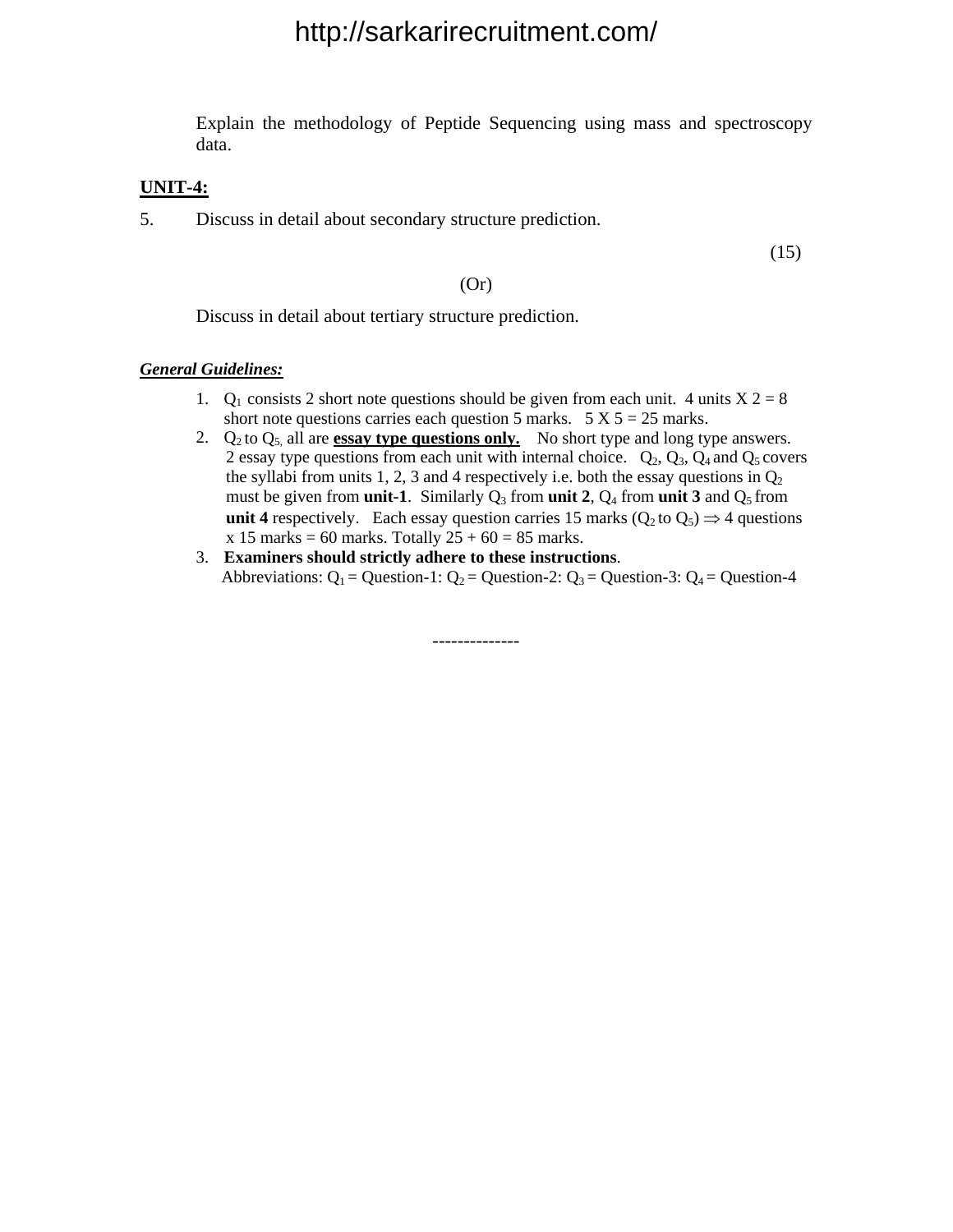#### **MODEL QUESTION PAPER M.Sc. Microbiology 3rd Semester PAPER-4: MB 304: MOLECULAR BIOTECHNOLOGY**

Answer all questions

Time: 3 hrs. Max. Marks: 85

1. Write short notes on any **five** of the following:  $5 \times 5 = 25$  marks.

- a) Maxane Gilberts Method.
- b) Homopolymer tailing
- c) Nitrocellulose membrane.
- d) Cosmids.
- e) Gene Therapy.
- f) cDNA microarrays.
- g) SNP
- h) Inkjetting.

#### **UNIT-1:**

2. Explain the principle and methodology of DNA Sequencing.

 $(15)$ 

Write in detail about the principle involved in PCR, its types and application.

(Or)

#### **UNIT-2:**

3. Explain the various cloning vectors used in r-DNA technology.

 (15) (Or)

What is the significance of the various enzymes used in r-DNA technology?

#### **UNIT-3:**

4. Write in detail about the applications of r-DNA in various phases of life.

 $(15)$ 

#### (Or)

What are GEMS? Write few examples describing their significance.

#### **UNIT-4:**

5. What are the different types of DNA microarrays? Explain the different methods for the production and development of DNA microarrays.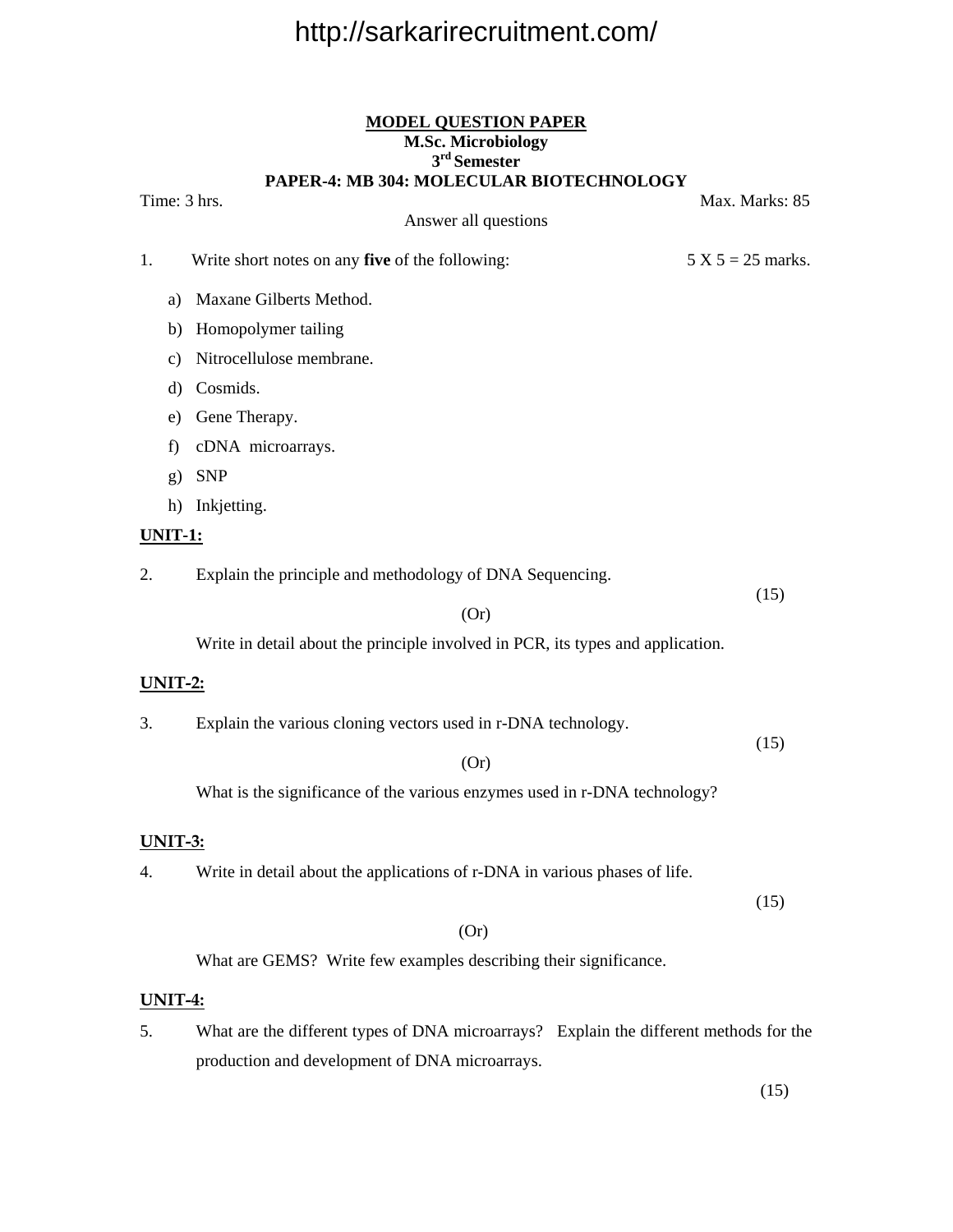#### (Or)

Explain the analysis of whole genomes for gene expression patterns using micro arrays.

#### *General Guidelines:*

- 1. Q<sub>1</sub> consists 2 short note questions should be given from each unit. 4 units  $X$  2 = 8 short note questions carries each question 5 marks.  $5 X 5 = 25$  marks.
- 2.  $Q_2$  to  $Q_5$  all are **essay type questions only.** No short type and long type answers. 2 essay type questions from each unit with internal choice.  $Q_2$ ,  $Q_3$ ,  $Q_4$  and  $Q_5$  covers the syllabi from units 1, 2, 3 and 4 respectively i.e. both the essay questions in  $Q_2$  must be given from **unit-1**. Similarly  $Q_3$  from **unit 2**,  $Q_4$  from **unit 3** and  $Q_5$  from **unit 4** respectively. Each essay question carries 15 marks ( $Q_2$  to  $Q_5$ )  $\Rightarrow$  4 questions x 15 marks  $= 60$  marks. Totally  $25 + 60 = 85$  marks.
- 3. **Examiners should strictly adhere to these instructions**. Abbreviations:  $Q_1$  = Question-1:  $Q_2$  = Question-2:  $Q_3$  = Question-3:  $Q_4$  = Question-4.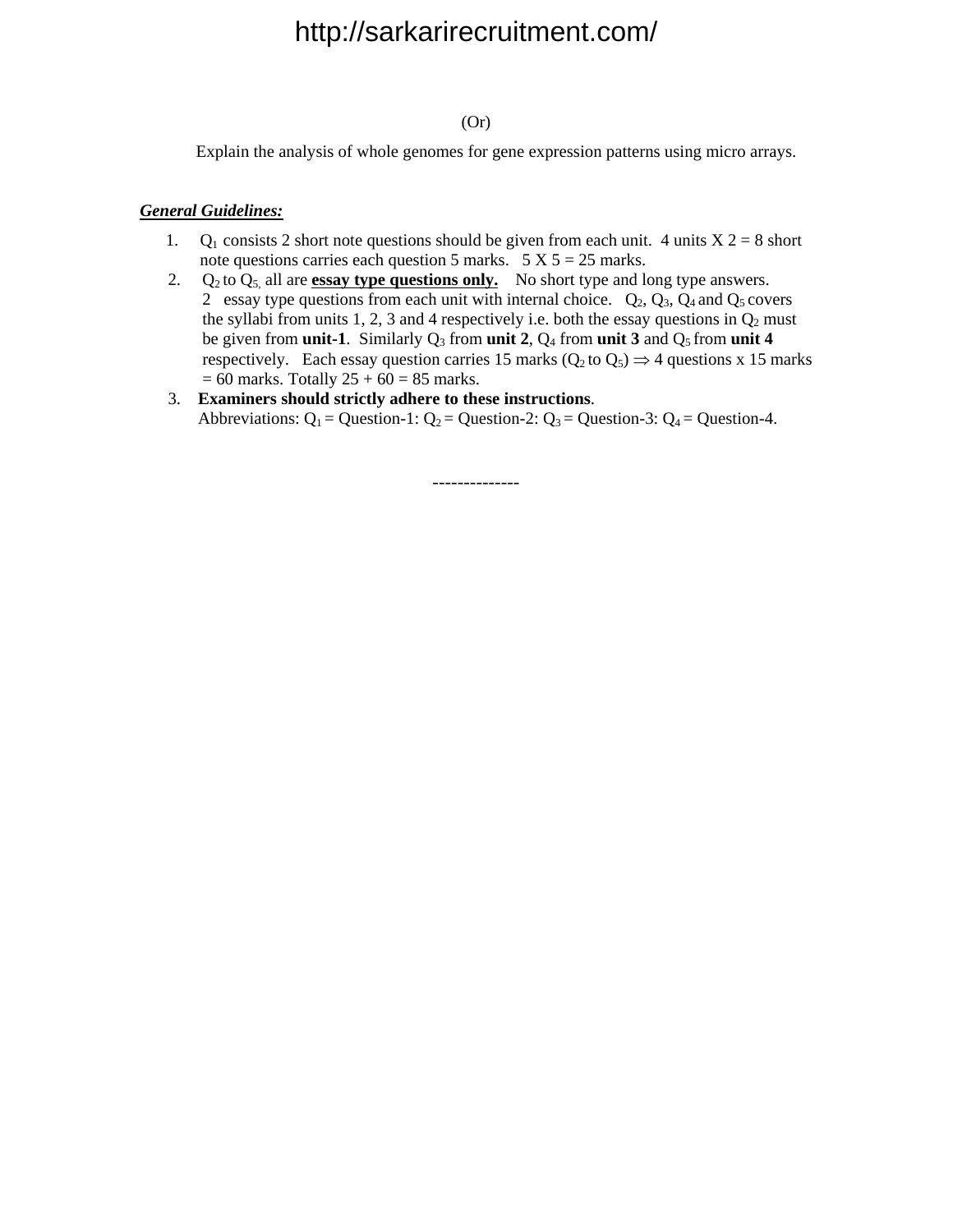#### **MODEL QUESTION PAPER M.Sc. Microbiology 3rd Semester NON-CORE PAPER: MB 307: APPLIED MICROBIOLOGY**

|                       | Time: 3 hrs. | Answer all questions                                                                     | Max. Marks: 85      |
|-----------------------|--------------|------------------------------------------------------------------------------------------|---------------------|
|                       |              |                                                                                          |                     |
|                       |              | 1. . Write short notes on any five of the following.                                     | $5 X 5 = 25$ marks. |
|                       | (a)          | Blenders experiments                                                                     |                     |
|                       | (b)          | Shine Dahlgren sequence                                                                  |                     |
|                       | (c)          | Batch culture.                                                                           |                     |
|                       | (d)          | Continuous culture.                                                                      |                     |
|                       | (e)          | Microbial leaching.                                                                      |                     |
|                       | (f)          | Food chain.                                                                              |                     |
|                       | (g)          | Biofertilizers.                                                                          |                     |
| <u><b>UNIT-1:</b></u> |              |                                                                                          |                     |
| 2.                    | (a)          | What is Transcription. Explain how it transcripts in prokaryotes.                        | (15)                |
|                       |              | (Or)                                                                                     |                     |
|                       | (b)          | What is Operon Concept, How regulation of gene expression takes place in<br>Prokaryotes. |                     |
| <b>UNIT-2:</b>        |              |                                                                                          |                     |
| 3                     | (a)          | Define Diurnal periodicity pattern. Explain the dispersal of airborne<br>Microorganisms. |                     |
|                       |              |                                                                                          | (15)                |
|                       |              | (Or)                                                                                     |                     |
|                       | (b)          | Explain microbial growth kinetics.                                                       |                     |

### **UNIT-3:**

 4 (a) Describe the suet of microorganisms in recovery of the mineral (Uranium) from Ores.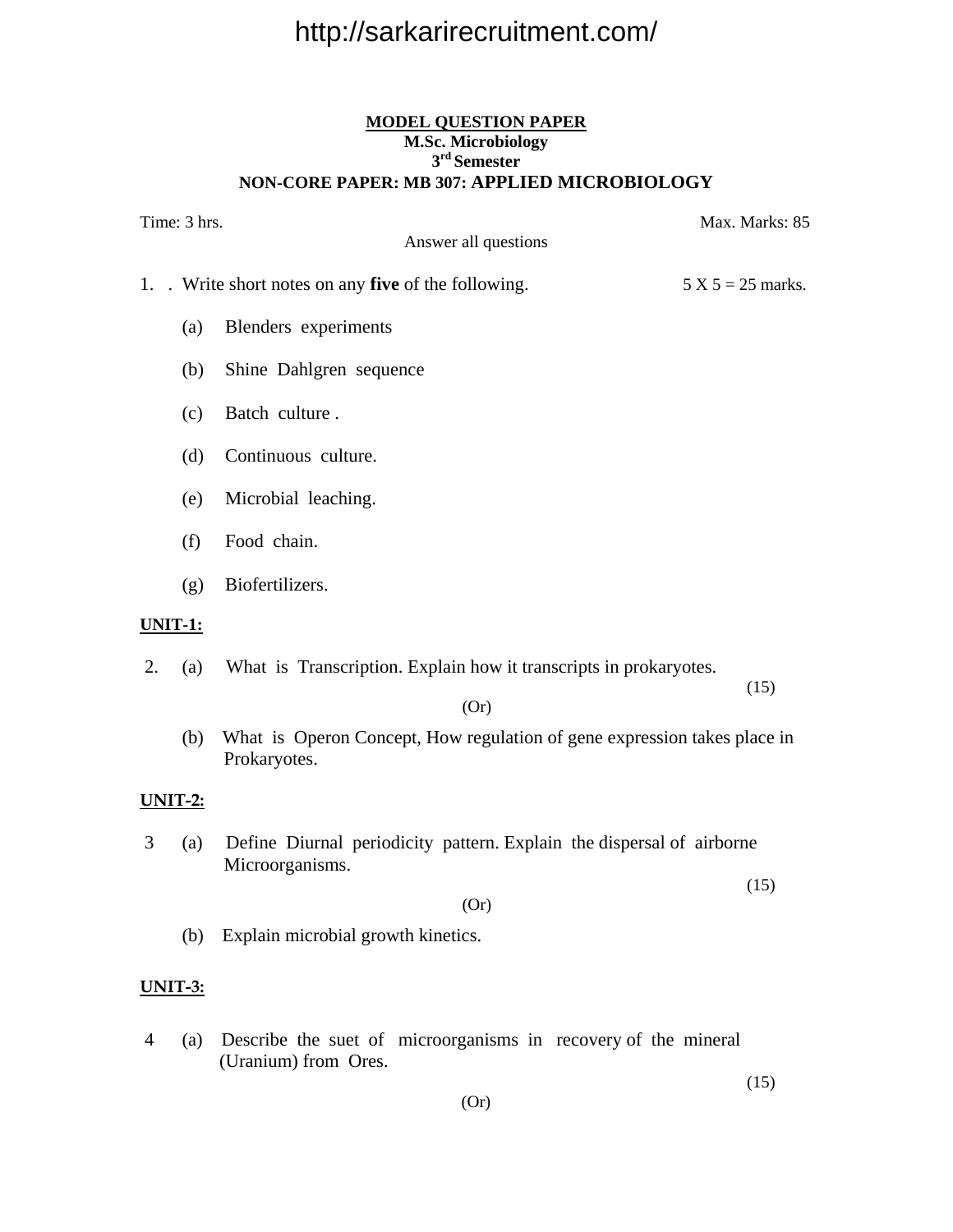(b) What is replication? How it takes place in Prokaryotes.

#### **UNIT-4:**

5 (a) Explain the methods of food preservation.

(15)

(Or)

(b) What are Biofertillizers ?

#### *General Guidelines:*

- 1. Q<sub>1</sub> consists 2 short note questions should be given from each unit. 4 units  $X$  2 = 8 short note questions carries each question 5 marks.  $5 \text{ X } 5 = 25$  marks.
- 2.  $Q_2$  to  $Q_5$ , all are **essay type questions only.** No short type and long type answers. 2 essay type questions from each unit with internal choice.  $Q_2$ ,  $Q_3$ ,  $Q_4$  and  $Q_5$  covers the syllabi from units 1, 2, 3 and 4 respectively i.e. both the essay questions in  $Q_2$  must be given from **unit-1**. Similarly  $Q_3$  from **unit 2**,  $Q_4$  from **unit 3** and  $Q_5$  from **unit 4** respectively. Each essay question carries 15 marks  $(0, \text{to } 0) \Rightarrow 4$  questions x 15 marks  $= 60$  marks. Totally  $25 + 60 = 85$  marks.
- 3. **Examiners should strictly adhere to these instructions**. Abbreviations:  $Q_1$  = Question-1:  $Q_2$  = Question-2:  $Q_3$  = Question-3:  $Q_4$  = Question-4.

--------------

.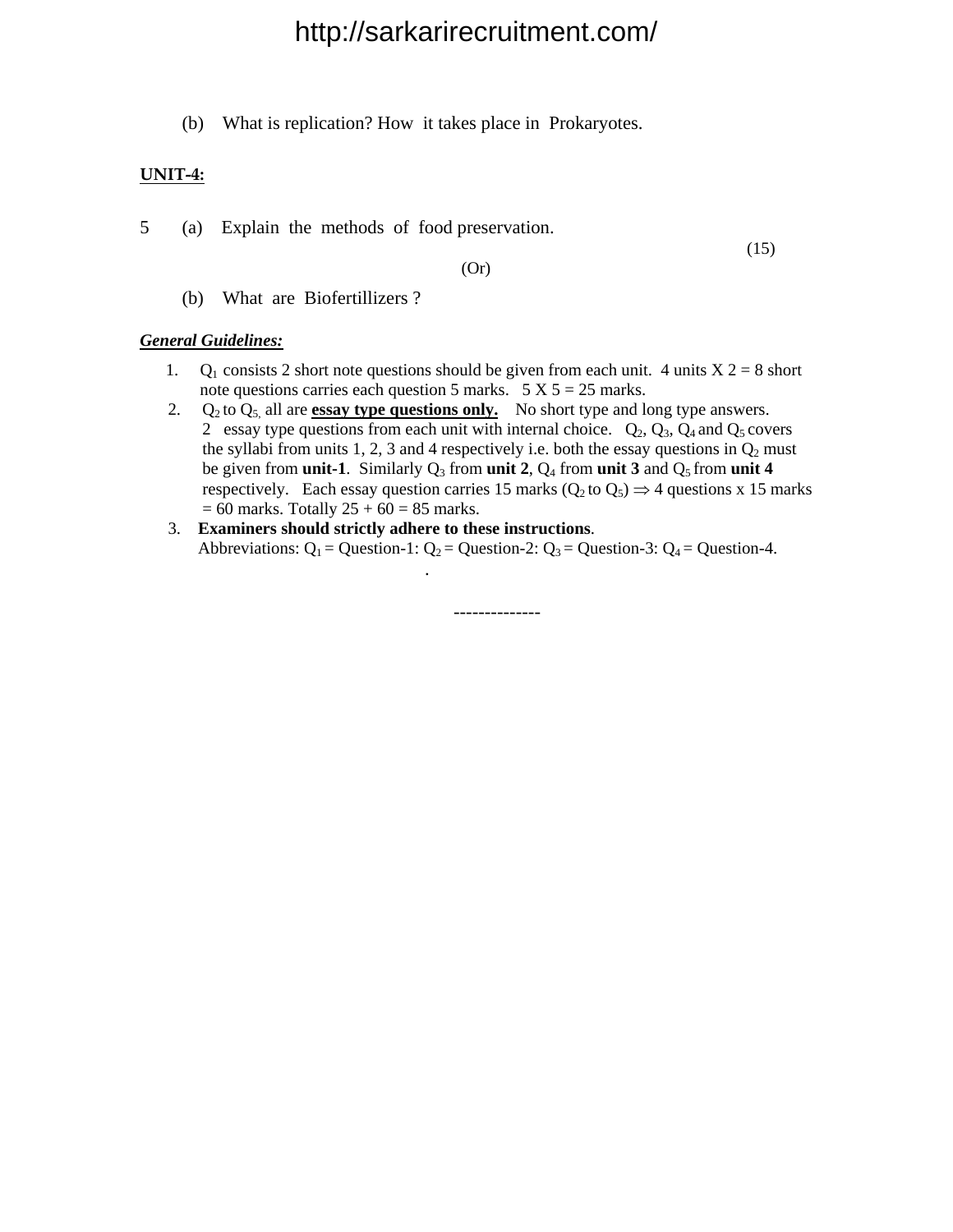#### **MODEL QUESTION PAPER M.Sc. Microbiology 4th Semester PAPER-1: MB 401: FERMENTATION TECHNOLOGY AND INDUSTRIAL MICROBIOLOGY**

Time: 3 hrs. Max. Marks: 85

Answer all questions

1. Write short notes on any **five** of the following:  $5 \times 5 = 25$  marks.

a) Antifoams.

- b) Primary screening.
- c) Fed batch culture.
- d) Kinetics of Batch culture.
- e) Bio-films.
- f) Microbial leaching of Uranium.
- g) IPR

#### **UNIT-1:**

2. Write in detail about the isolation and preservation of industrially important microorganisms?

#### (Or)

(15)

What are the different media and materials used in industrial microbiology?

#### **UNIT-2:**

3. Explain the basic design of a fermentor. What are the different types of fermentors used?

 (15) (Or)

 What are the various water-borne diseases arising due to faucal pollution? Mention the indicator organisms.

#### **UNIT-3:**

4. Write short notes on the microbial production of

(15)

(a) Methyl mercury. (b) Tri-methyl arsine (c)  $H_2S$ 

#### (Or)

 Explain the various processes involved in the treatment of sewage. Add a note on the significance of microorganisms.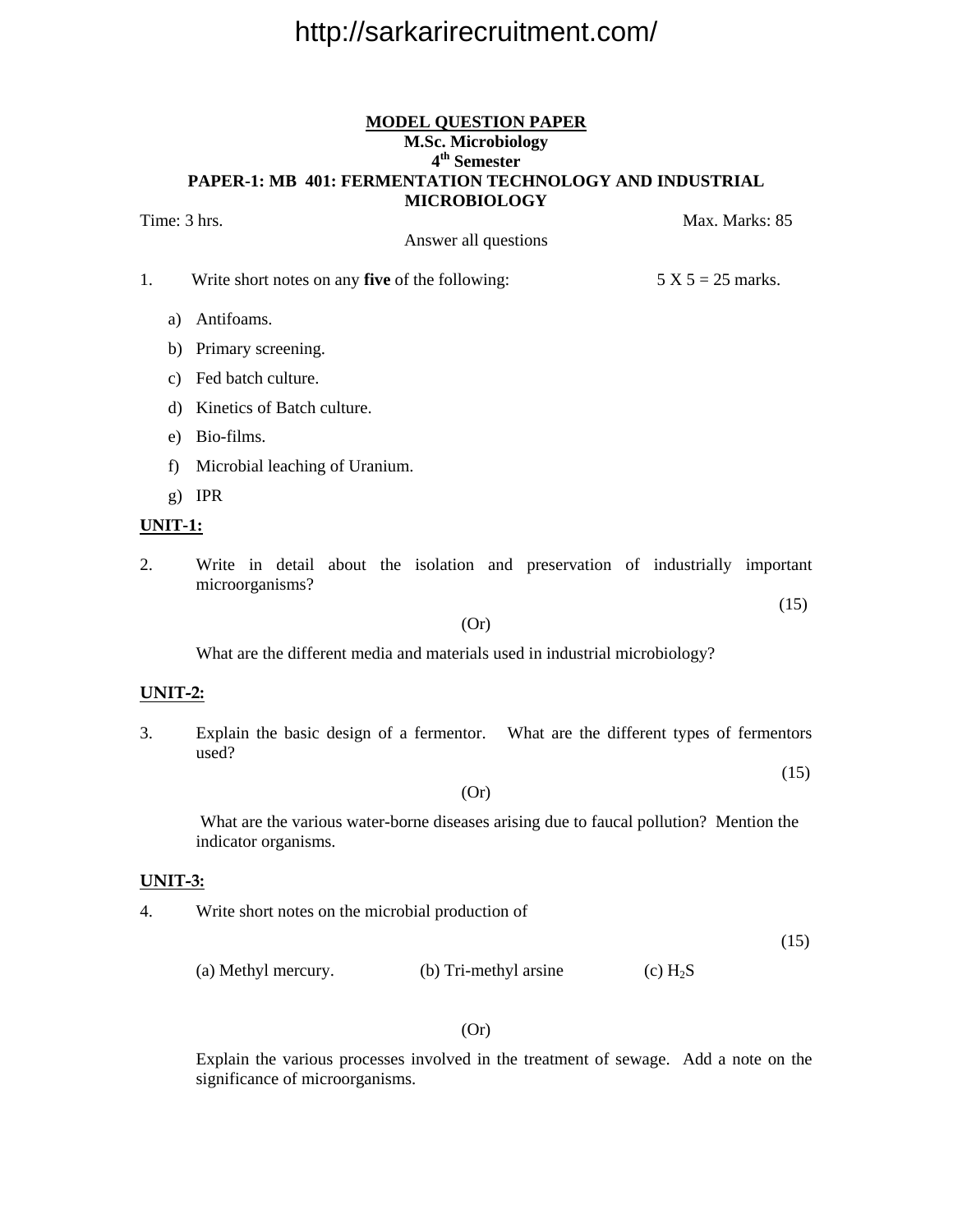#### **UNIT-4:**

5. Write about the role of microorganisms in the degradation of Oil spills and pesticides.

 $(15)$ 

(Or)

Write about the microbiological deterioration of paper and textiles and their prevention.

#### *General Guidelines:*

- 1. Q<sub>1</sub> consists 2 short note questions should be given from each unit. 4 units  $X$  2 = 8 short note questions carries each question 5 marks.  $5 X 5 = 25$  marks.
- 2.  $Q_2$  to  $Q_5$ , all are **essay type questions only.** No short type and long type answers. 2 essay type questions from each unit with internal choice.  $Q_2$ ,  $Q_3$ ,  $Q_4$  and  $Q_5$  covers the syllabi from units 1, 2, 3 and 4 respectively i.e. the both essay questions in  $Q_2$  must be given from **unit-1**. Similarly  $Q_3$  from **unit 2**,  $Q_4$  from **unit 3** and  $Q_5$  from **unit 4 respectively.** Each essay question carries 15 marks  $(0, \text{to } 0) \Rightarrow 4$  questions x 15 marks  $= 60$  marks. Totally  $25 + 60 = 85$  marks.
- 3. **Examiners should strictly adhere these instructions**. Abbreviations:  $Q_1$  = Question-1:  $Q_2$  = Question-2:  $Q_3$  = Question-3:  $Q_4$  = Question-4.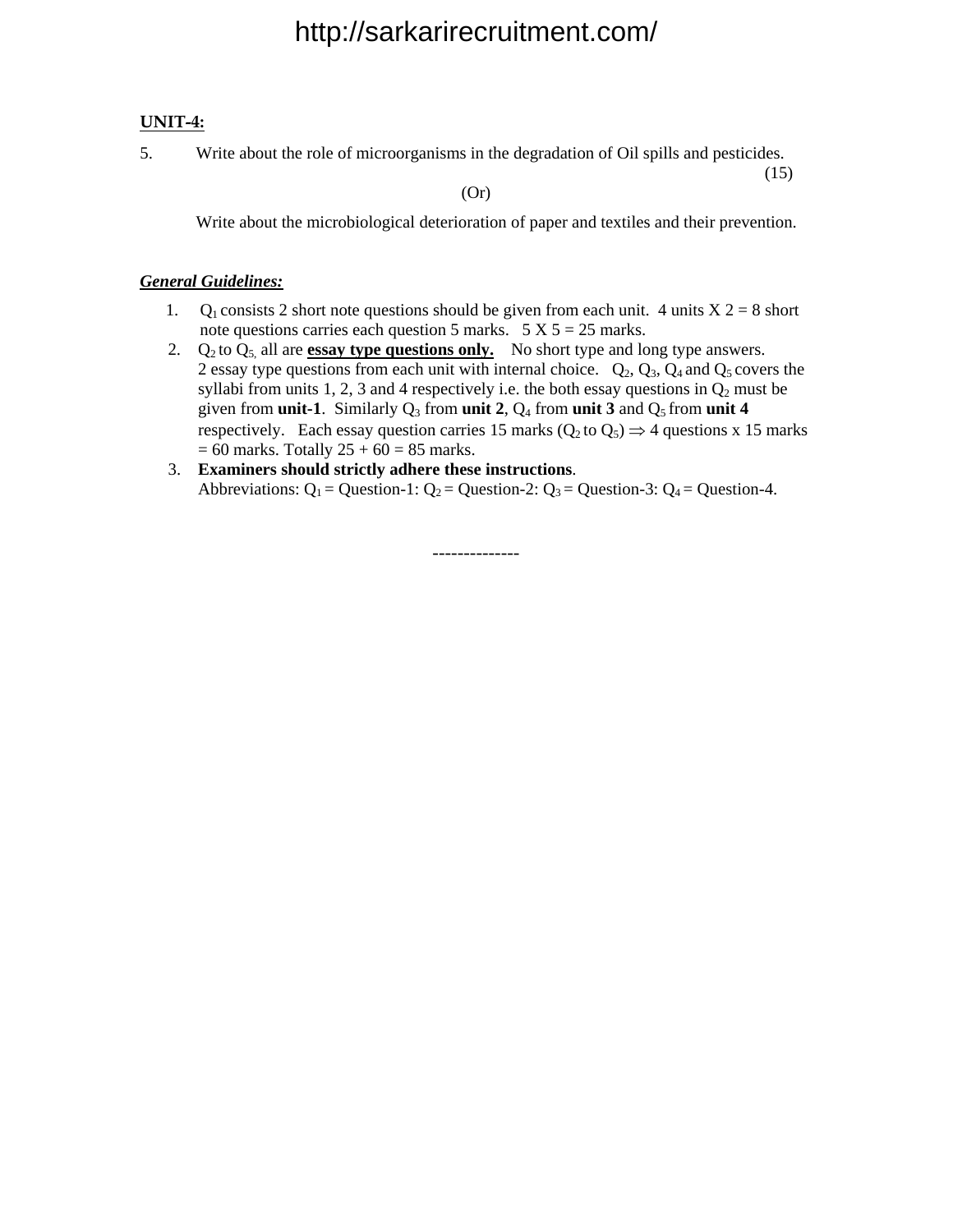#### **MODEL QUESTION PAPER M.Sc. Microbiology 4th Semester PAPER-2: MB 402: ENVIRONMENTAL MICROBIOLOGY**

Answer all questions

Time: 3 hrs. Max. Marks: 85

1. Write short notes on any **five** of the following: 5 X 5 = 25 marks.

a) Food Web.

b) Energy transfer efficiency

c) Sanitary examination of Water.

d) Vertical Profiles.

e) Algae toxins.

f) Trickling filters.

g) Biofouling.

h) Deterioration of painted surfaces.

#### **UNIT-1:**

2. What are the different biological factors influencing the growth and survival of microorganisms?

#### (Or)

Describe the interrelations of microbial populations and community dynamics.

#### **UNIT-2:**

3. Explain the Zonation characteristics of oceans.

 (15) (Or)

 What are the various water-borne diseases arising due to faucal pollution? Mention the indicator organisms.

#### **UNIT-3:**

4. Write short notes on the microbial production of

(a) Methyl mercury. (b) Tri-methyl arsine (c)  $H_2S$ 

 $(15)$ 

#### (Or)

 Explain the various processes involved in the treatment of sewage. Add a note on the significance of microorganisms.

#### **UNIT-4:**

5. Write about the role of microorganisms in the degradation of Oil spills and pesticides.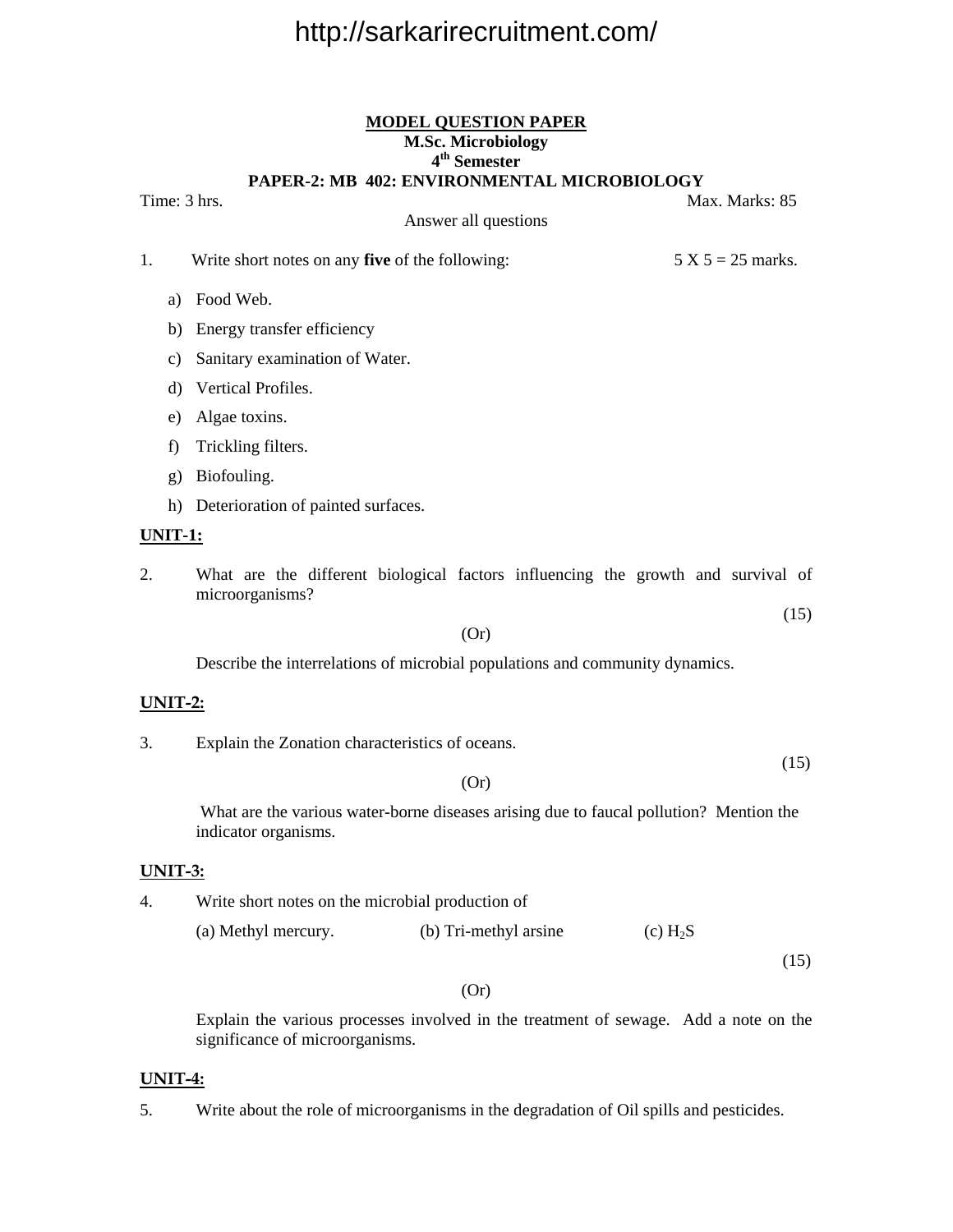#### (Or)

 $(15)$ 

Write about the microbiological deterioration of paper and textiles and their prevention.

#### *General Guidelines:*

- 1. Q<sub>1</sub> consists 2 short note questions should be given from each unit. 4 units  $X$  2 = 8 short note questions carries each question 5 marks.  $5 \text{ X } 5 = 25 \text{ marks.}$
- 2.  $Q_2$  to  $Q_5$  all are **essay type questions only.** No short type and long type answers. 2 essay type questions from each unit with internal choice.  $Q_2$ ,  $Q_3$ ,  $Q_4$  and  $Q_5$  covers the syllabi from units 1, 2, 3 and 4 respectively i.e. both the essay questions in  $Q_2$  must be given from **unit-1**. Similarly  $Q_3$  from **unit 2**,  $Q_4$  from **unit 3** and  $Q_5$  from **unit 4** respectively. Each essay question carries 15 marks ( $Q_2$  to  $Q_5$ )  $\Rightarrow$  4 questions x 15 marks  $= 60$  marks. Totally  $25 + 60 = 85$  marks.
- 3. **Examiners should strictly adhere these instructions**. Abbreviations:  $Q_1$  = Question-1:  $Q_2$  = Question-2:  $Q_3$  = Question-3:  $Q_4$  = Question-4.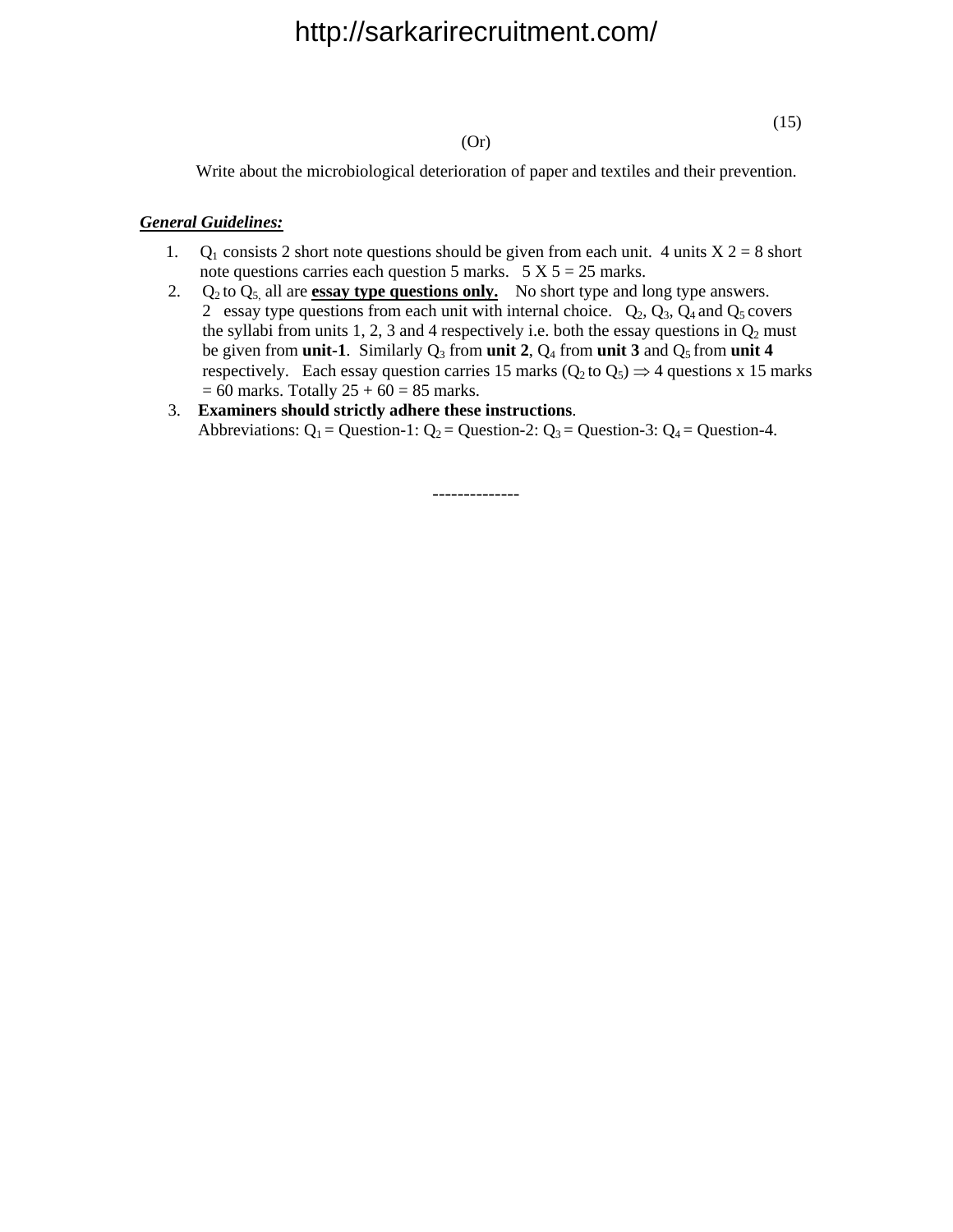#### **MODEL QUESTION PAPER M.Sc. Microbiology 4th Semester PAPER-3: MB 403: FOOD MICROBIOLOGY AND AGRICULTURAL MICROBIOLOGY**

| Time: 3 hrs. |                                                                             | Max. Marks: 85      |
|--------------|-----------------------------------------------------------------------------|---------------------|
|              | Answer all questions                                                        |                     |
| 1.           | Write short notes on any <b>five</b> of the following:                      | $5 X 5 = 25$ marks. |
|              | a) Microbial flora of fresh foods, meat $&$ milk.                           |                     |
|              | b) Types of Spoilage organisms                                              |                     |
| C)           | Refrigeration & freezing as food preservation techniques                    |                     |
|              | d) Single cell protein.                                                     |                     |
| e)           | Soil profile.                                                               |                     |
| f)           | Biochelators.                                                               |                     |
| $\mathbf{g}$ | Phosphate solubilization                                                    |                     |
|              | h) NPV Virus                                                                |                     |
| UNIT-1:      |                                                                             |                     |
|              | What is food poisoning? Discuss the mycotoxins and bacterial toxins in food |                     |

2. What is food poisoning? Discuss the mycotoxins and bacterial toxins in food  $\&$ their impact on human health.

 $(15)$ 

(Or)

Enumerate different techniques involved in microbiological examination of foods.

#### **UNIT-2:**

3. Enumerate the methods of food preservation.

 $(15)$ 

#### (Or)

Discuss in detail the production of Biomass.

#### **UNIT-3:**

4. Describe the role of microorganisms in organic mater decomposition.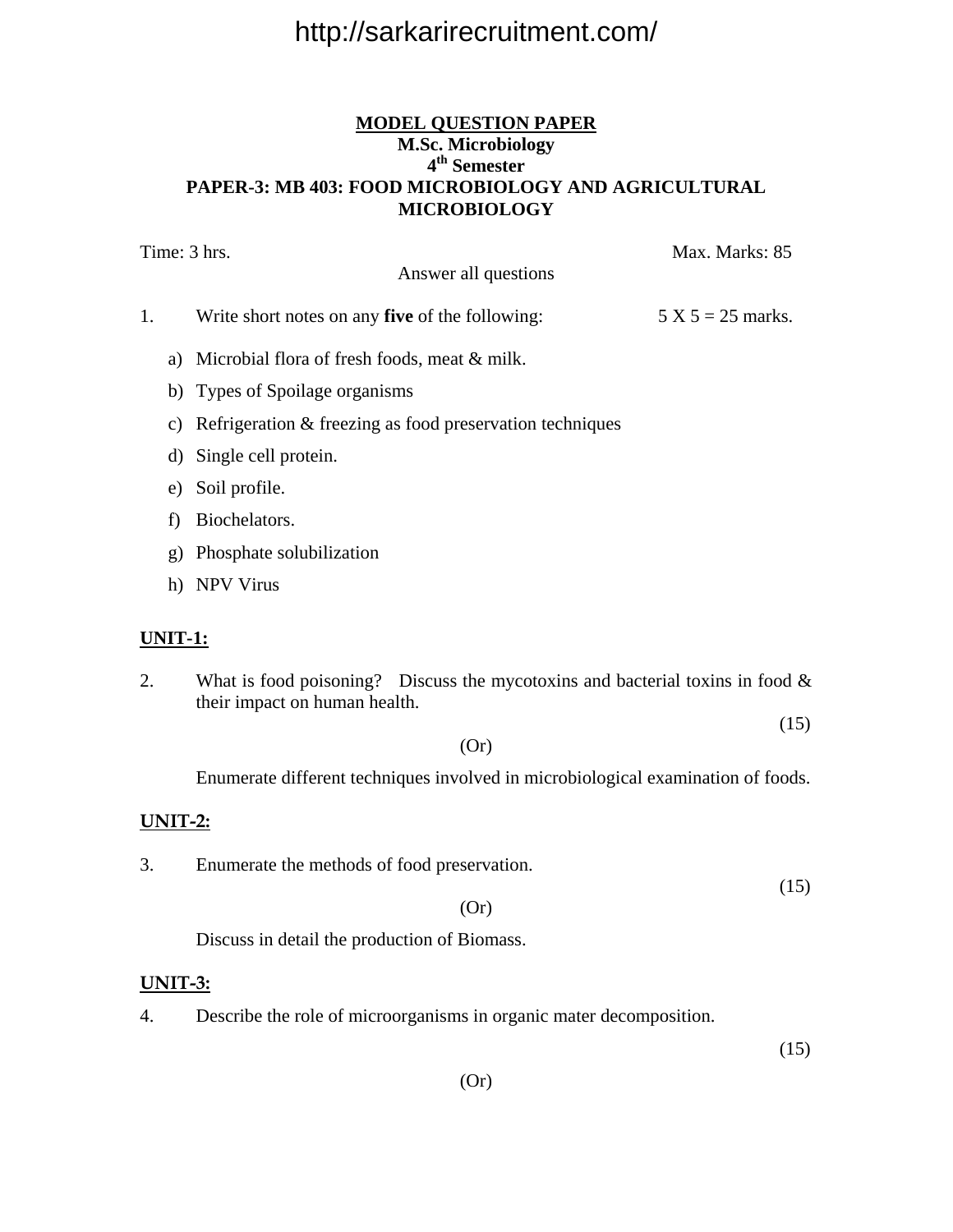Explain the process of Biological Nitrogen fixation.

#### **UNIT-4:**

5. Discuss the different bio-fertilizers and add a note on their significance.

 $(15)$ 

#### (Or)

Discuss the role of Bio-pesticides in Biological control.

#### *General Guidelines:*

- 1. Q<sub>1</sub> consists 2 short note questions should be given from each unit. 4 units  $X$  2 = 8 short note questions carries each question 5 marks.  $5 \text{ X } 5 = 25 \text{ marks.}$
- 2.  $Q_2$  to  $Q_5$  all are **essay type questions only.** No short type and long type answers. 2 essay type questions from each unit with internal choice.  $Q_2$ ,  $Q_3$ ,  $Q_4$  and  $Q_5$  covers the syllabi from units 1, 2, 3 and 4 respectively i.e. both the essay questions in  $Q_2$  must be given from **unit-1**. Similarly  $Q_3$  from **unit 2**,  $Q_4$  from **unit 3** and  $Q_5$  from **unit 4** respectively. Each essay question carries 15 marks ( $Q_2$  to  $Q_5$ )  $\Rightarrow$  4 questions x 15 marks  $= 60$  marks. Totally  $25 + 60 = 85$  marks.
- 3. **Examiners should strictly adhere these instructions**. Abbreviations:  $Q_1$  = Question-1:  $Q_2$  = Question-2:  $Q_3$  = Question-3:  $Q_4$  = Question-4.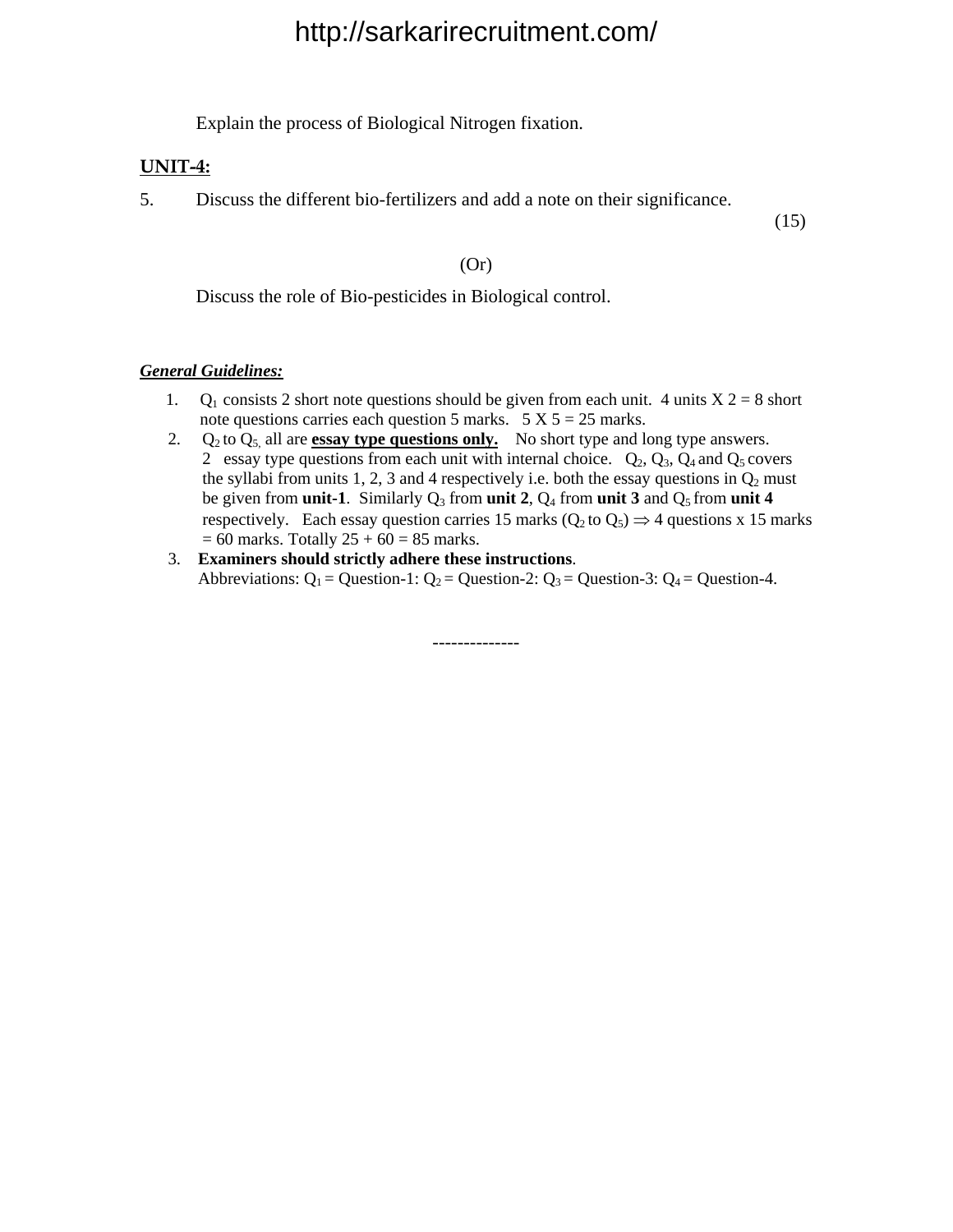#### **MODEL QUESTION PAPER M.Sc. Microbiology 4th Semester PAPER-4: MB 404: PHARMACEUTICAL MICROBIOLOGY**

|                | Time: 3 hrs.<br>Max. Marks: 85<br>Answer all questions                    |                     |      |
|----------------|---------------------------------------------------------------------------|---------------------|------|
| 1.             | Write short notes on any five of the following:                           | $5 X 5 = 25$ marks. |      |
| a)             | Distinguish between Antiseptics & Disinfectants.                          |                     |      |
|                | b) Aminoglycoside antibiotics.                                            |                     |      |
| $\mathbf{c})$  | Bacterial Cell wall.                                                      |                     |      |
|                | d) Folate antagonistics.                                                  |                     |      |
| e)             | Microbial production of Vitamin $B_{12}$ .                                |                     |      |
| f)             | Microbial transformation of steroids.                                     |                     |      |
| $\mathbf{g}$   | Microbial spoilage                                                        |                     |      |
|                | h) Quality assurance.                                                     |                     |      |
| <u>UNIT-1:</u> |                                                                           |                     |      |
| 2.             | Define antibiotics. Classify them with examples.                          |                     |      |
|                | (Or)                                                                      |                     | (15) |
|                | Discuss about $\omega$ lactam antibiotics quoting proper examples.        |                     |      |
| <u>UNIT-2:</u> |                                                                           |                     |      |
| 3.             | Write in detail about the Bacterial resistance to antibiotics.            |                     |      |
|                | (Or)                                                                      |                     | (15) |
|                | What is antibiotic assay? Write the assay of penicillin $&$ streptomycin. |                     |      |
| UNIT-3:        |                                                                           |                     |      |
| 4.             | Write down the Industrial production of amylase and Citric Acid.          |                     |      |
|                |                                                                           |                     | (15) |

(Or)

What is microbial assay? Write the assay of Vitamin  $B_{12}$  and Lysine.